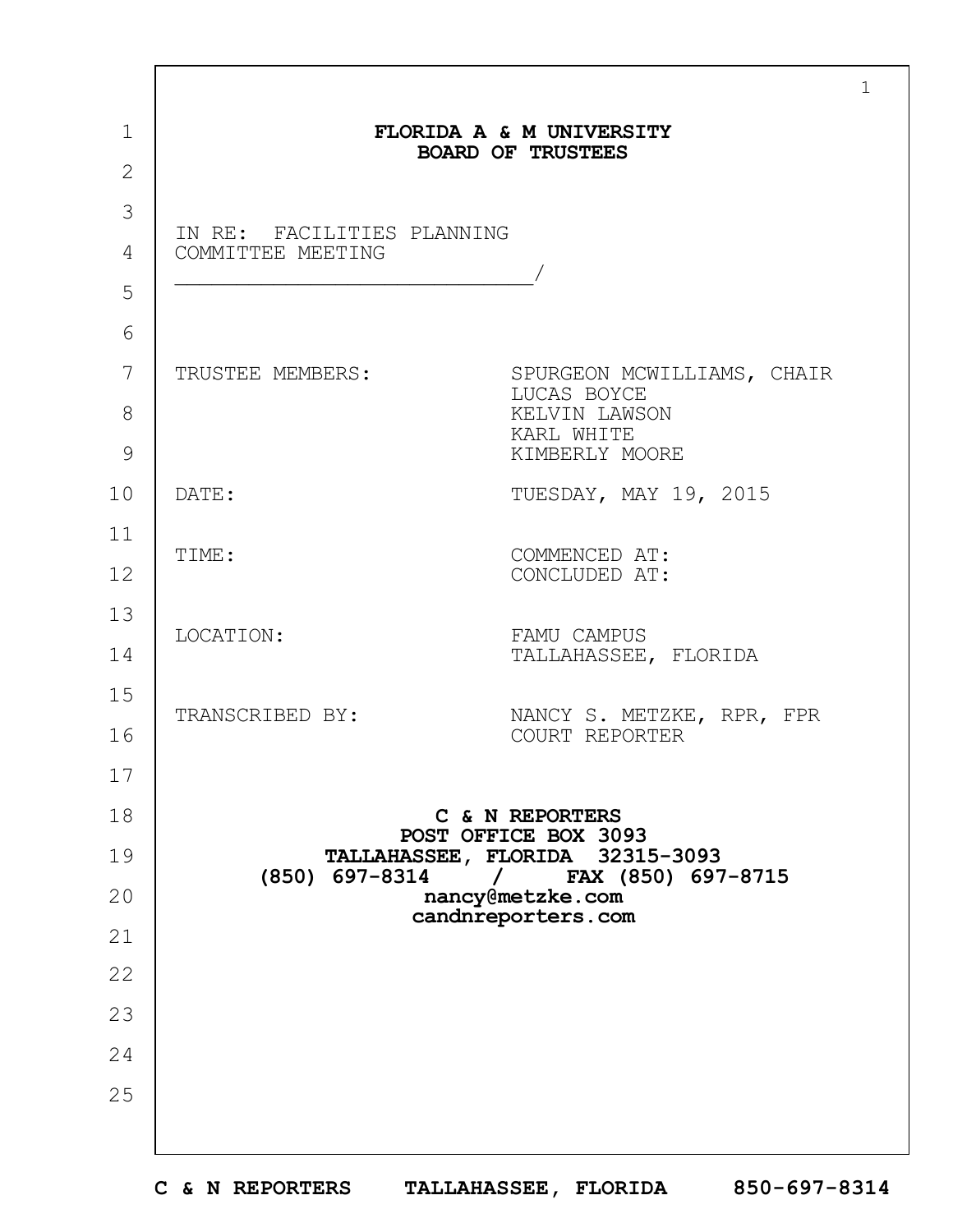|                |                                          | $\mathbf{2}$ |
|----------------|------------------------------------------|--------------|
| $\mathbf 1$    | OTHER TRUSTEES PRESENT:                  |              |
| $\mathbf{2}$   | Rufus Montgomery                         |              |
| $\mathcal{S}$  | Robert Woody                             |              |
| $\overline{4}$ |                                          |              |
| 5              | $\star$<br>$\star$<br>$\star$<br>$\star$ |              |
| $\epsilon$     |                                          |              |
| $\overline{7}$ |                                          |              |
| $\,8\,$        |                                          |              |
| $\mathcal{G}$  |                                          |              |
| $10$           |                                          |              |
| $11\,$         |                                          |              |
| 12             |                                          |              |
| $13$           |                                          |              |
| $1\,4$         |                                          |              |
| $15$           |                                          |              |
| 16             |                                          |              |
| $17\,$         |                                          |              |
| $1\,8$         |                                          |              |
| 19             |                                          |              |
| $2\,0$         |                                          |              |
| $21\,$         |                                          |              |
| 22             |                                          |              |
| 23             |                                          |              |
| 24             |                                          |              |
| $2\sqrt{5}$    |                                          |              |
|                |                                          |              |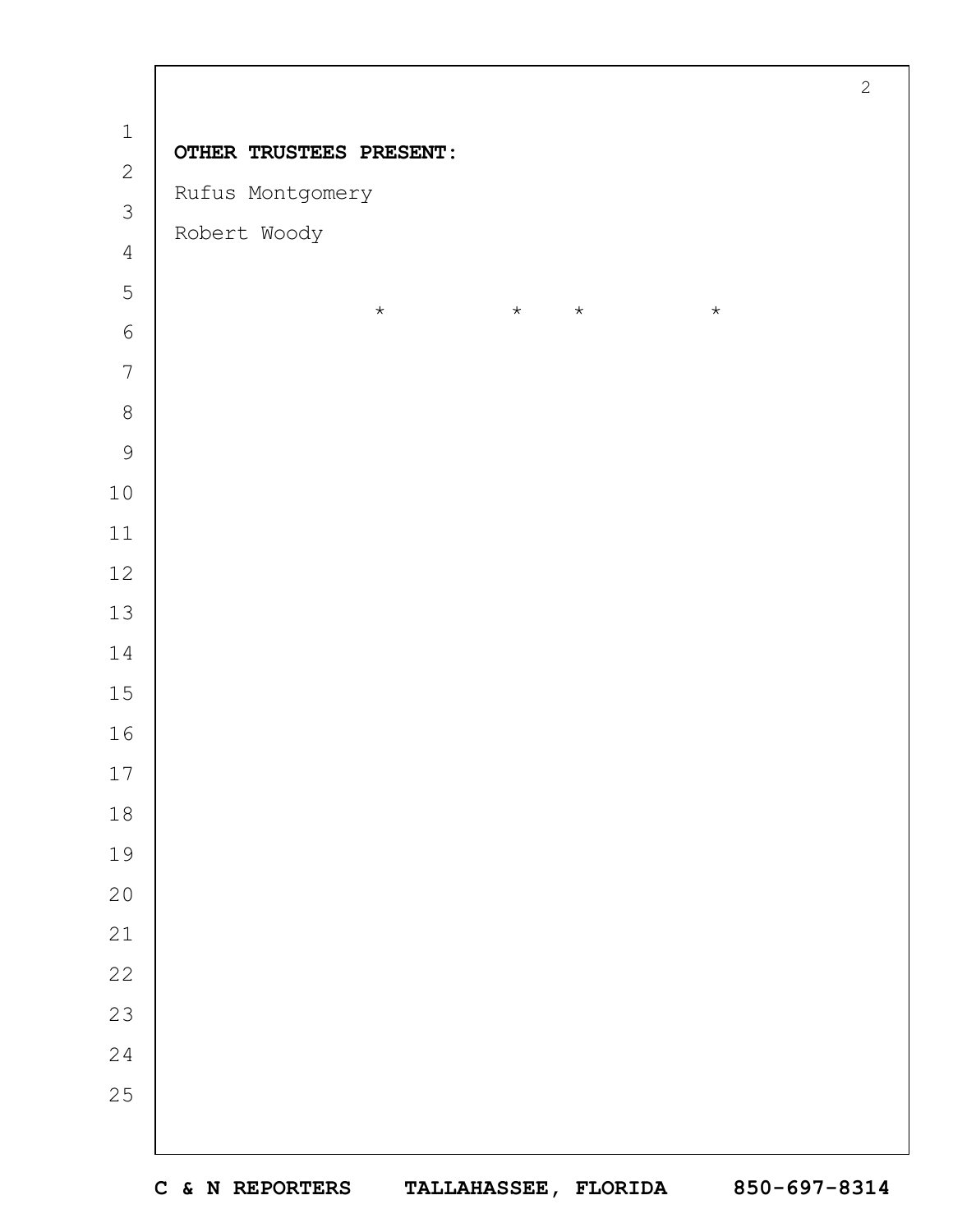|                | 3                                                   |
|----------------|-----------------------------------------------------|
| $\mathbf 1$    | PROCEEDINGS                                         |
| $\overline{2}$ |                                                     |
| 3              | TRUSTEE MCWILLIAMS: Thank you. We're going          |
| 4              | to go ahead and start the Facilities Planning       |
| 5              | Committee meeting now, and we'd like to have a roll |
| 6              | call by Ms. Darlene Garcia, please.                 |
| 7              | MS. GARCIA: Chairman McWilliams.                    |
| 8              | TRUSTEE MCWILLIAMS: Here.                           |
| 9              | MS. GARCIA: Trustee Boyce.                          |
| 10             | TRUSTEE BOYCE: Here.                                |
| 11             | MS. GARCIA: Trustee Lawson.                         |
| 12             | TRUSTEE LAWSON: Here.                               |
| 13             | MS. GARCIA: Trustee Moore.                          |
| 14             | TRUSTEE MOORE: Here.                                |
| 15             | MS. GARCIA: Trustee Warren.                         |
| 16             | (NO RESPONSE).                                      |
| 17             | MS. GARCIA: Trustee White.                          |
| 18             | TRUSTEE WHITE: Here.                                |
| 19             | MS. GARCIA: Are there any other trustees on         |
| 20             | the phone?                                          |
| 21             | TRUSTEE WOODY: Yes. Robert Woody.                   |
| 22             | MS. GARCIA: Thank you. So noted.                    |
| 23             | You have a quorum, Mr. Chair.                       |
| 24             | TRUSTEE MCWILLIAMS: Thank you very much.            |
| 25             | And I'd also like to note the presence of the       |
|                |                                                     |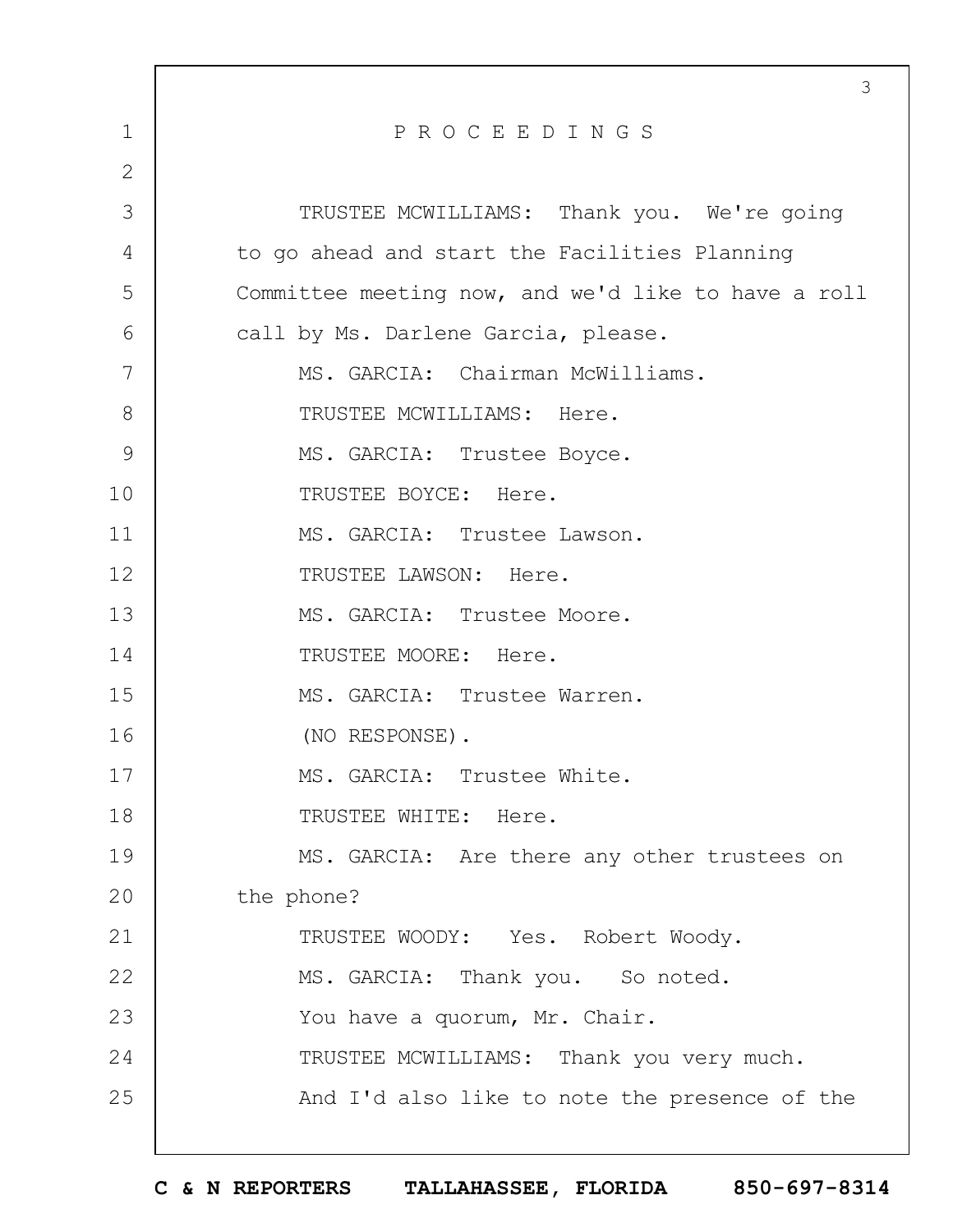1 2 3 4 5 6 7 8 9 10 11 12 13 14 15 16 17 18 19  $20$ 21 22 23 24 25 4 Chairman, Trustee Montgomery, and our President, President Mangum, and welcome them to the meeting and all of the staff. We are happy that everybody is here. We have four action items and one information item. The first action item is the approval of minutes of the Facilities Planning Committee meeting -- Can everybody hear me? (NO RESPONSE). TRUSTEE MCWILLIAMS: I guess they can. -- of March 4th, 2015. Are there any comments or corrections to the minutes? (NO RESPONSE). TRUSTEE MCWILLIAMS: Hearing none, then can I get a motion for approval of the minutes of the Facilities Planning Committee meeting of March 4th, 2015? TRUSTEE WHITE: So moved. TRUSTEE BOYCE: Second by Lucas. TRUSTEE MCWILLIAMS: Moved and seconded. All in favor, let it be known by saying aye. (AFFIRMATIVE INDICATIONS). TRUSTEE MCWILLIAMS: The motion passes, so the minutes are approved. Thank you.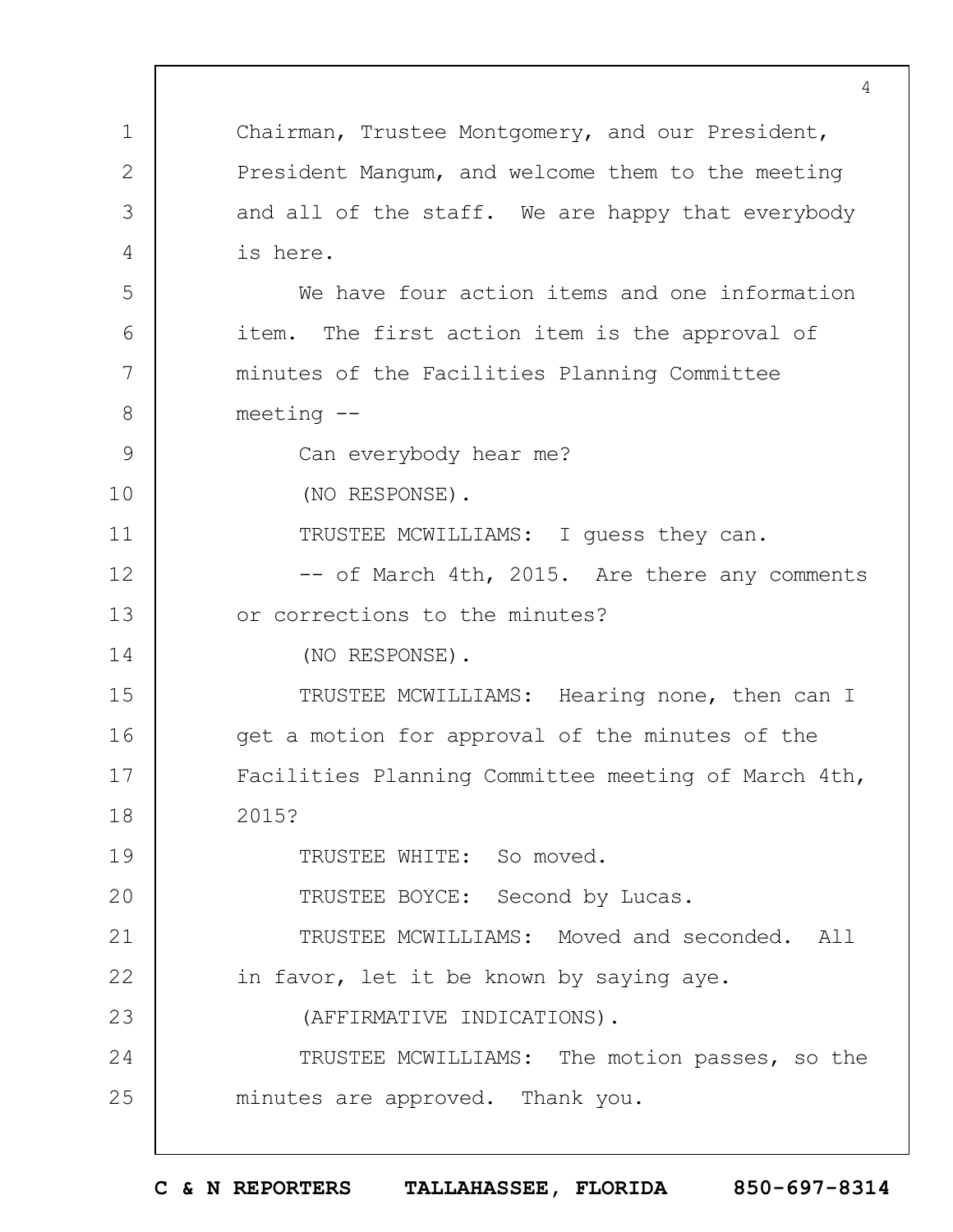Trustees, our next action item is primarily a discussion of the A & E section for the Center of Access and Student Success. I've met preliminarily with people from the Facilities Planning Division, and we've talked about some of the concerns and some of the documents that I'd like to see prior to passing this on to the Board because I know there's going to be a lot of discussion surrounding this and, obviously, with a \$40 million project we can't say oops. We've got to make sure that everybody is on board and comfortably seated before we move forward.

1

2

3

4

5

6

7

8

9

10

11

12

13 14 15 16 17 18 19  $20$ 21 22 23 24 25 So I've given the members of the Committee background information to let them know why we feel that this is a hold item at this time, but we are having this meeting and are trying to have it brought forward perhaps at the Board of Trustees' meeting. So what I'm charging the group to do, as represented today by Mr. Jones, Kendall Jones, would be to come back and make a presentation to the Board, not to this Committee but to the Board, hopefully as a committee of one. We are not going to have another meeting of this Committee at the Board meeting. This will be the only item and this will be presented to the Board as one item.

**C & N REPORTERS TALLAHASSEE, FLORIDA 850-697-8314**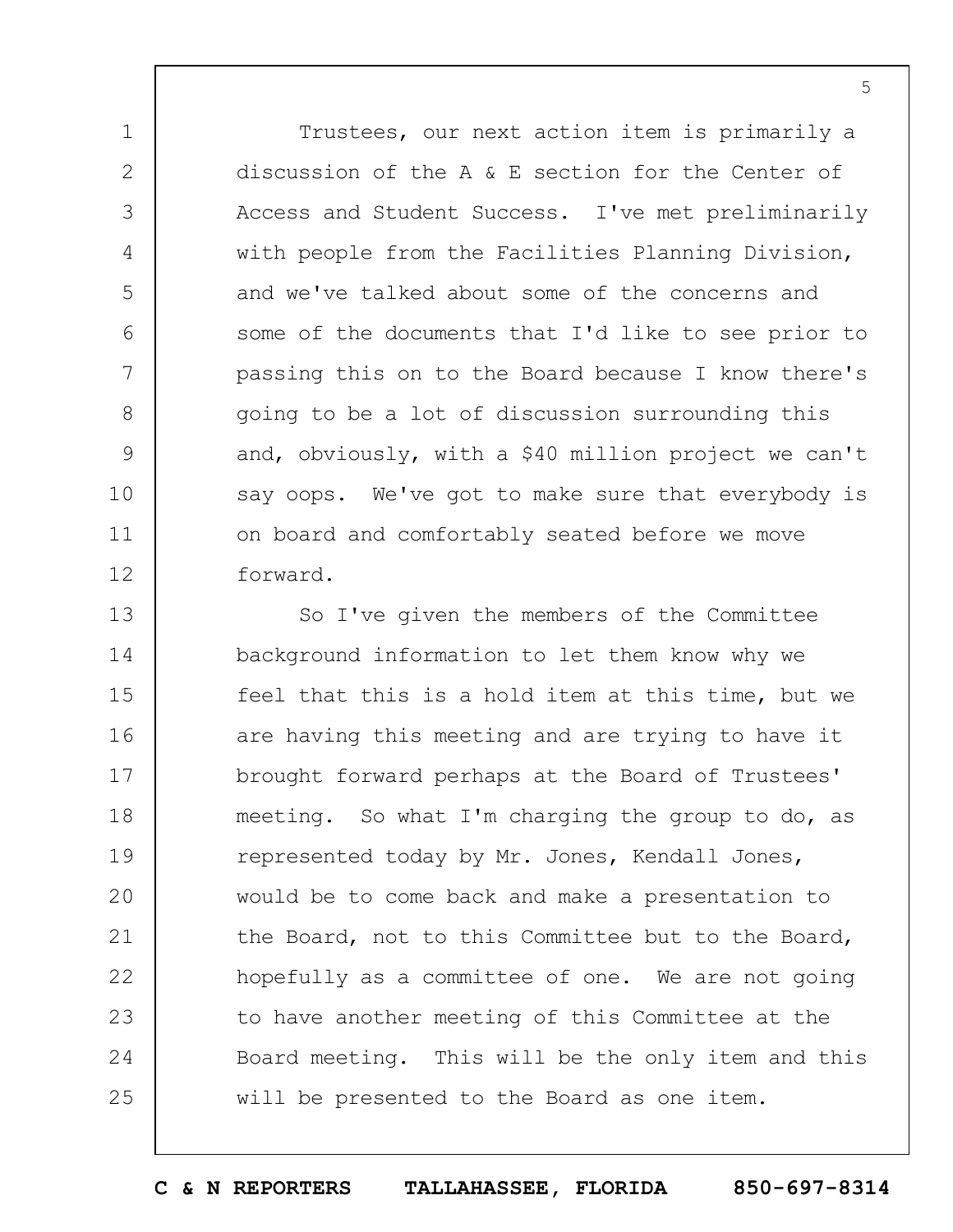1 2 3 4 5  $6\overline{6}$ 7 8 9 10 11 12 13 14 15 16 17 18 19  $20$ 21 22 23 24 25 And in that regard, I think that for the  $-$  as an informational item to the members of the Committee, I think the Board has several options. I'm not going to say what the Board will do; but, for example, the Board could approve it if the documents are there. If the actions have been taken that are recommended, the Board may approve it. The Board may refer it back to the Facilities Committee after all of this information is gathered, or the Board could elect to assign this whole item to the Facilities -- to the strategic planning session that is to take place between the Board and the President. And, of course, they may do whatever else the President and Chair decide to do, but they will have adequate time to put their heads together and give us further direction prior to the Board meeting. But for now, we're going to hold on that until they have time to get this information together and make a presentation to us. Are there any questions about that item? TRUSTEE LAWSON: Yes, sir, Mr. Chair. This is Kelvin Lawson. How are you doing? TRUSTEE MCWILLIAMS: Fine. How are you, sir? TRUSTEE LAWSON: Good, good. So as I look at the document here, it says

**C & N REPORTERS TALLAHASSEE, FLORIDA 850-697-8314**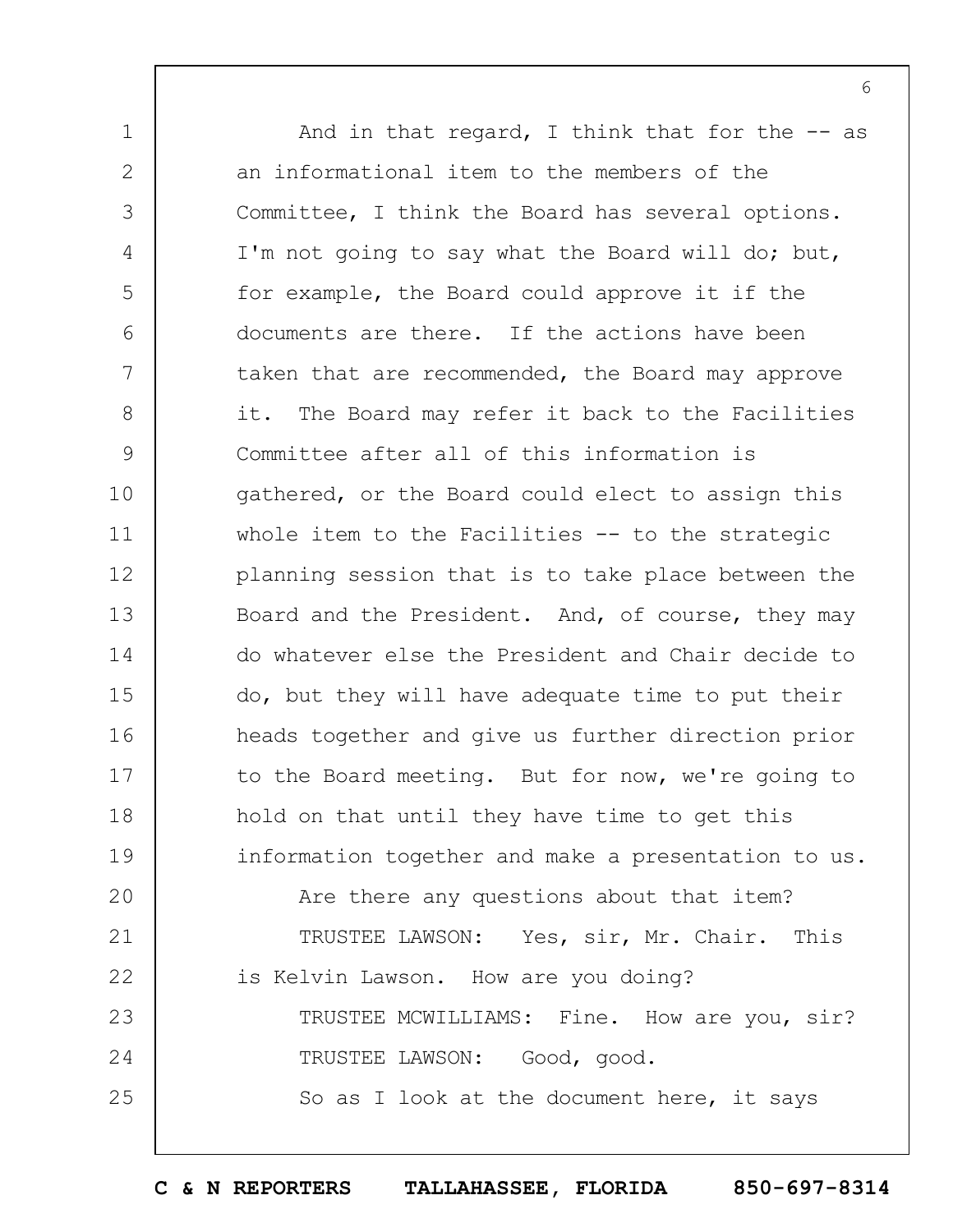that, if I'm reading it correctly, construction management and advertisement has already been issued. So I assume from that there are already companies weighing in and, you know, giving bids or proposing bids or what have you. So will we put that entire process on hold until after our next meeting for the -- not only the Committee, but then for our recommendation to be presented to the larger Board? What's the next step regarding the advertisement?

1

2

3

4

5

6

7

8

9

10

11 12 13 14 15 16 17 18 19 TRUSTEE MCWILLIAMS: For one thing, we don't have funding, so the advertising was put out prior to the availability of funding, and I've discussed all of that in detail. That's not usually the way things are done, but I think that there are multiple corrective measures that need to take place; so, obviously, the Board of Trustees was not advised that this was going to be done at the March 4th meeting.

 $20$ 21 22 23 24 25 That was a question that I raised about the girls dorms, and I was told that -- the President said they were having a retreat and they would get back to me in two weeks to let us know which direction we were going in and they would give us proposals; but between that time and now, this RFP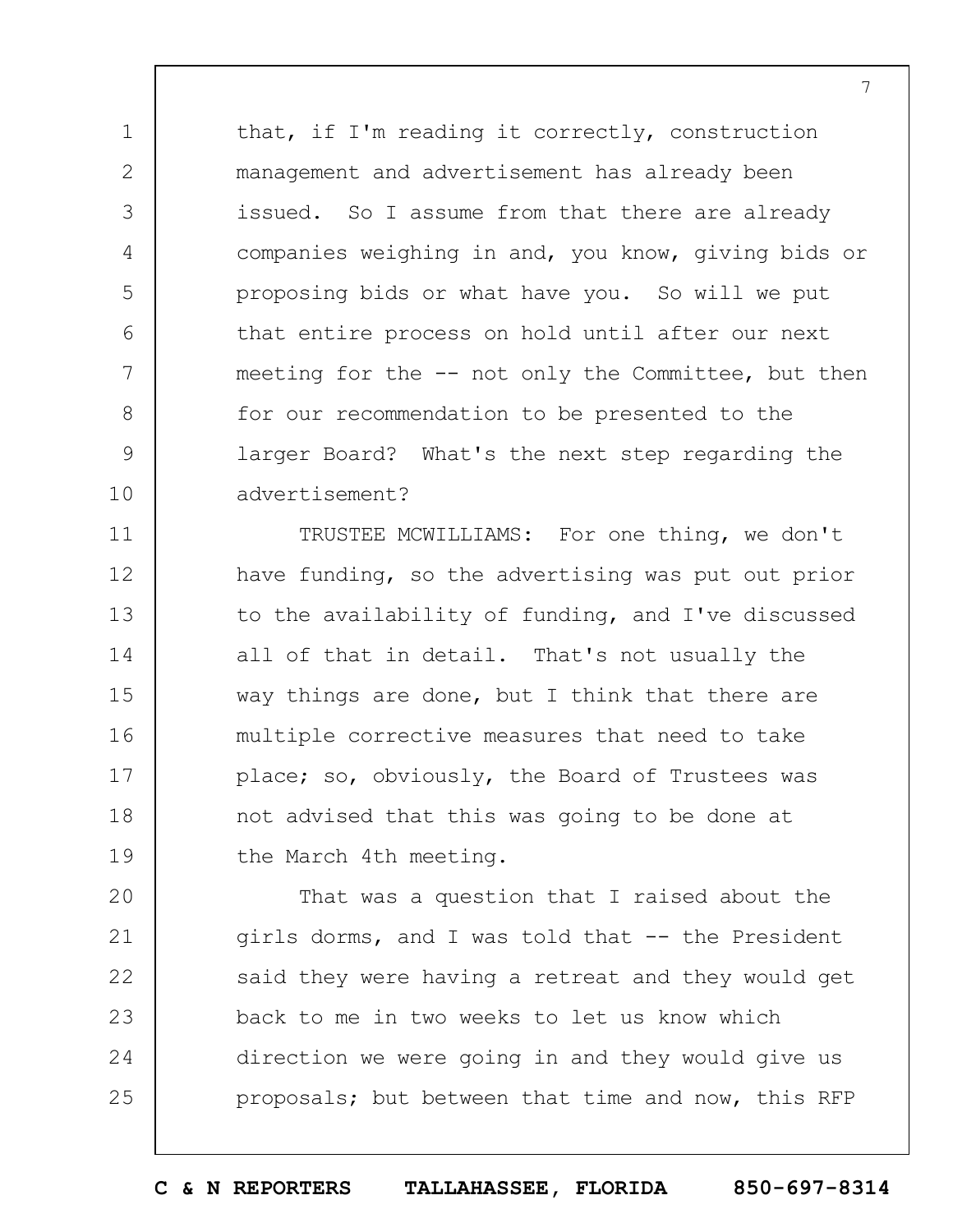was put out. We were not notified, and this is among many issues surrounding that that I wouldn't want to get into today. I think we might as well wait until the presentation is made to the Board so we don't have to do it twice.

1

2

3

4

5

6

7

8

9

But I would assume that everything has to be on hold until we get further -- certainly until we get some money anyway. But, Mr. Jones, if you have any further comments on that.

10 11 12 13 14 MR. JONES: Yeah, the submittals were due last Friday, so what we can do is just hold the submittals that have been submitted to staff until after the presentation is done at the Board meeting.

15 16 17 18 19  $20$ TRUSTEE LAWSON: Yeah, and the reason I bring that up is I just hate to see companies go out and do a lot of leg work if, you know, we're not prepared to move because I'm sure for them to prepare their submittals there's a decent amount of leg work that they need to do.

21 22 23 24 25 Hey, and Mr. Chair, while I have the floor, I do have another question just around the entire kind of look and feel of the old female dormitories, and maybe this is one that we can put as an agenda item for our next full-blown meeting.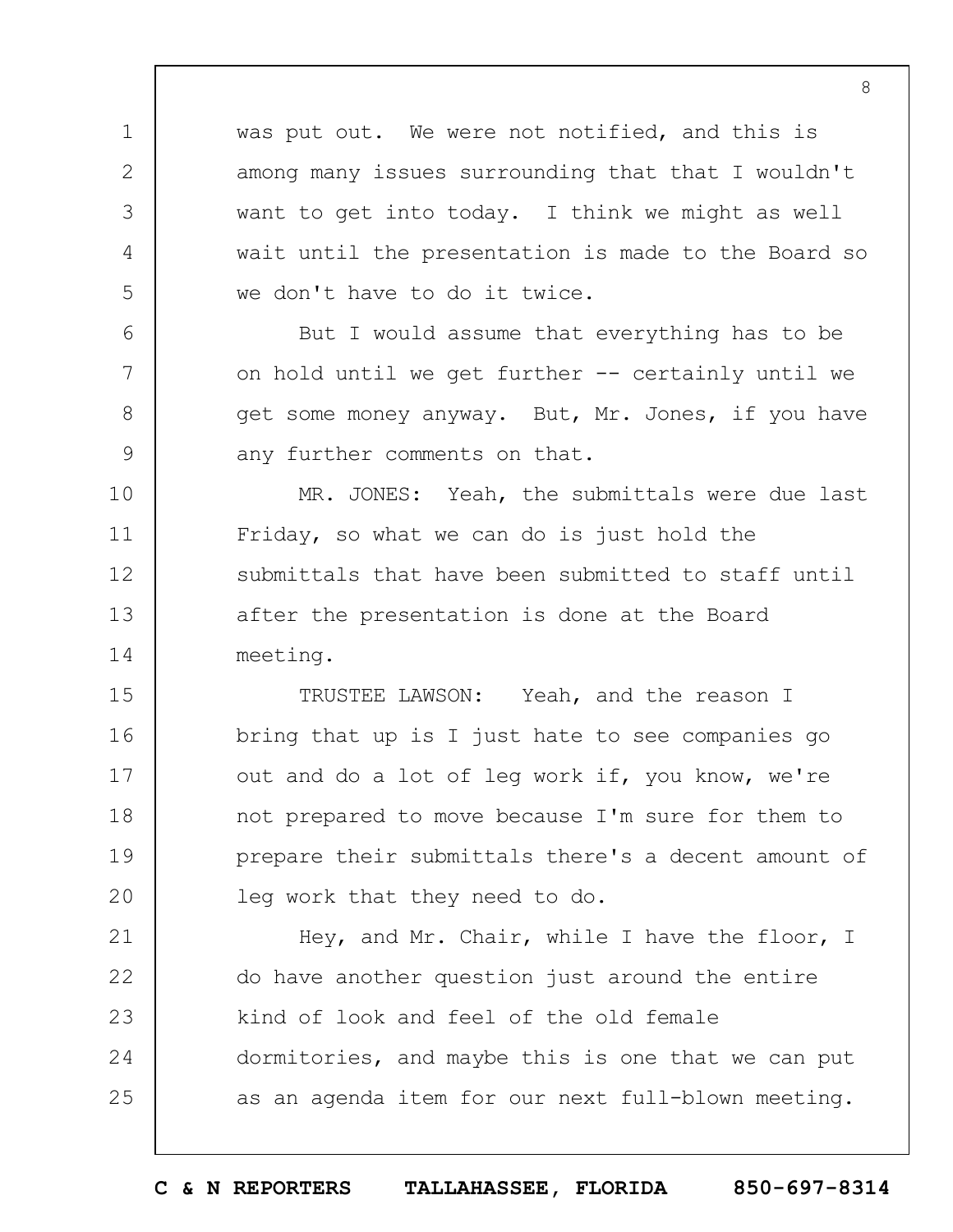But I just wanted to be sure that we were all aligned on what the purpose or what should those buildings be turned into because, at least for me personally, I'm still in the camp of trying to increase enrollment over time. And with that, you know, desire to increase enrollment, would we - and, you know, a slightly larger question, would we have space to accommodate a student body of, you know, approaching a 13,000 number again?

1

2

3

4

5

6

7

8

9

10 11 12 13 14 So, you know, a little bit of a, you know, fairly stretched, long question; but, you know, I just want to see where we are in a final decision on repurposing those former dormitories into other types of facilities.

15 16 TRUSTEE MCWILLIAMS: Thank you, Mr. Vice Chair.

17 18 19  $20$ 21 22 23 24 25 No, that's one of the issues also on the Master Plan. As you know, that was not the site of the Student Services Center; and in order to change and make that the site, there has to be elaborate discussion between the Board and the administration in terms of why. There should be some input from people who have a stake in this or people who lived in those dormitories or who have some personal attachment or whatever, the alumni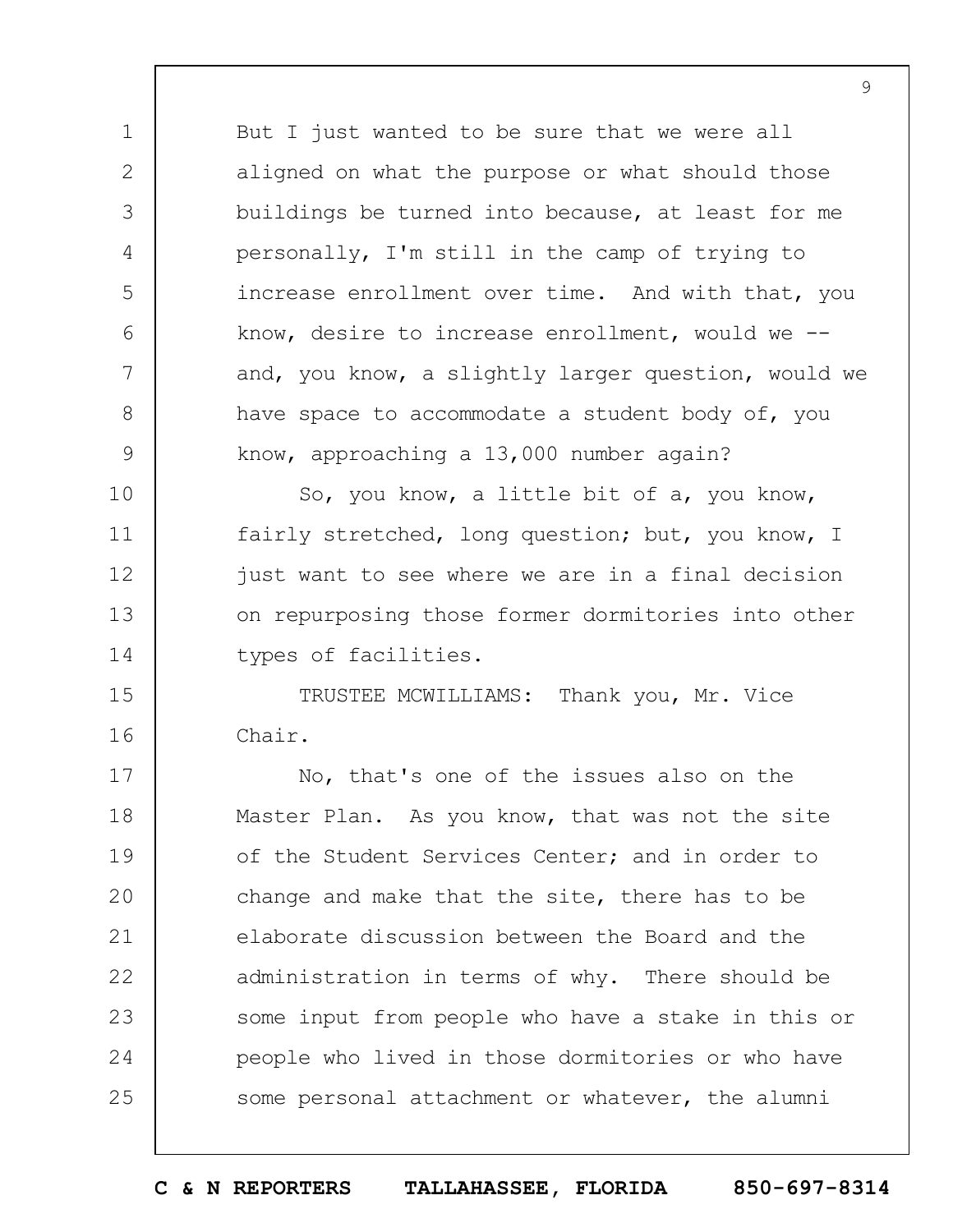certainly need to weigh in. And all of that information was given in the communiqué that I sent out.

1

2

3

4

5

6

7

8

9

10

11

12

13

14

But I think that the administration understands my concerns and, hopefully, will come back with plans that are a little more inclusive of the Board of Trustees, and I certainly think that -- personally, that this whole thing should be dealt with in the strategic sessions that we have upcoming prior to anybody going out  $-$  all these things were done  $--$  like I say, I think everybody should be comfortably seated on the train before the train takes off and would like --

TRUSTEE LAWSON: Yeah, I --

15 16 TRUSTEE MCWILLIAMS: -- and they're not there yet.

17 18 19  $20$ 21 22 23 TRUSTEE LAWSON: I would agree. I mean I am definitely for a Student Services Center, but I'd also like to, to your point, you know, look at it in the context of, you know, increased enrollment, which I'm hopeful is going to be, you know, one of our  $--$  and I know I'm jumping the gun on that  $-$ but one of our strategies moving forward.

24 25 And if we were to do that, where and how would we house the increased number of students; and then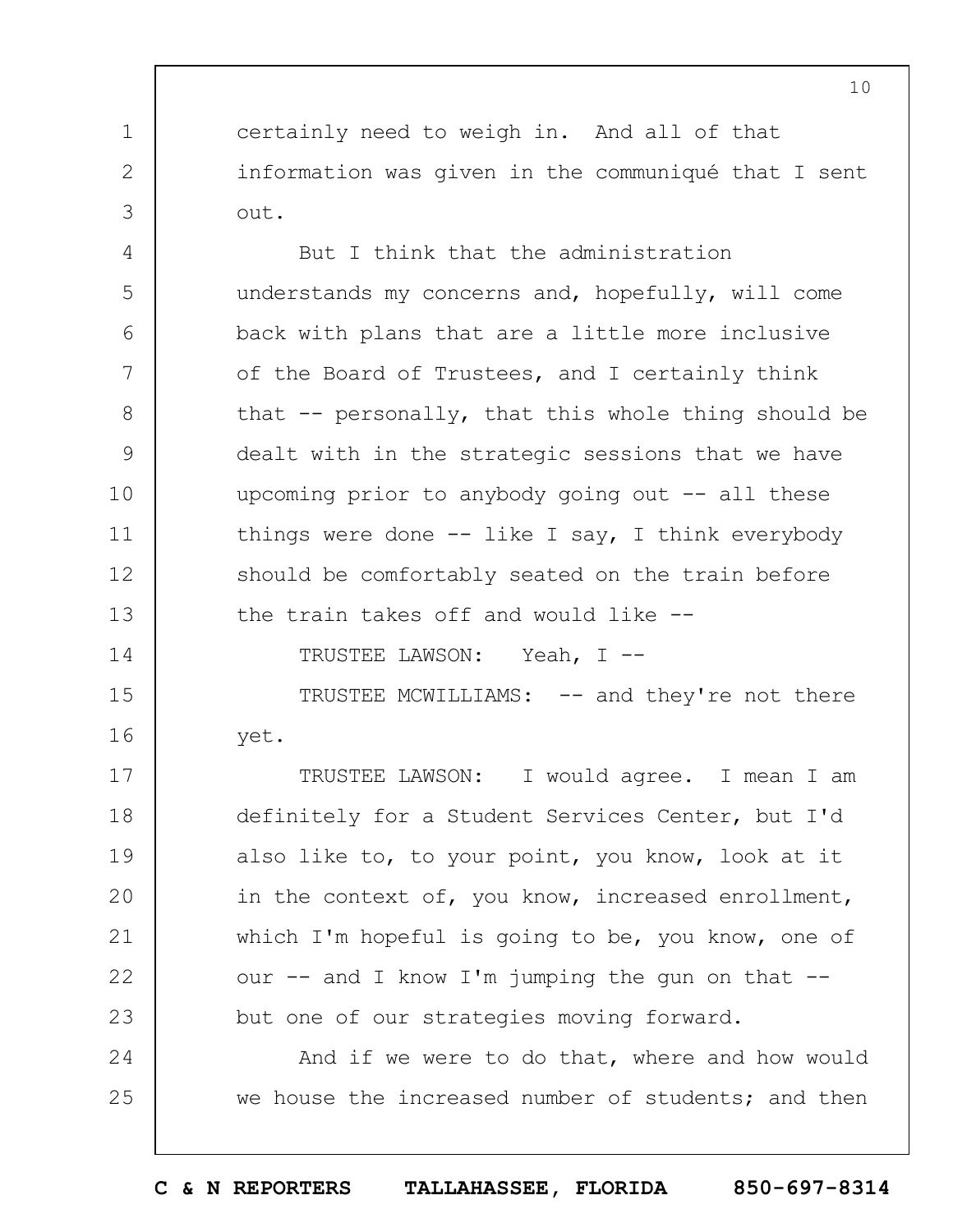how does that fit into the need to have the Student Services Center.

1

2

3

4

5

6

7

8

So I just want to make sure that everyone knows I'm all for the Student Services Center, but I just want to make sure we, you know, fit it into the larger context of the Master Plan that I'm hopeful, again, will include increased enrollment over the next two to five years.

9 10 11 12 13 14 15 16 TRUSTEE MCWILLIAMS: Well, I don't think there's any question that everybody is in favor of a Student Services Center. The questions were: Where would this center be? We'd already, you know, in the Master Plan sited it; and, of course, this is a change in that site. That also involves dormitories, and people have concerns about that.

17 18 19  $20$ 21 22 23 24 25 So I think all of these things probably can't really be fleshed out in this Committee. I think it needs to be dealt with by the Board and administration, and that's one of the reasons why I said that we need to give them more time to make a presentation to the Board. If the Board is not satisfied at that point, then it can be given back to the Committee at the direction of the Chair of the Board; or it can go into discussion in the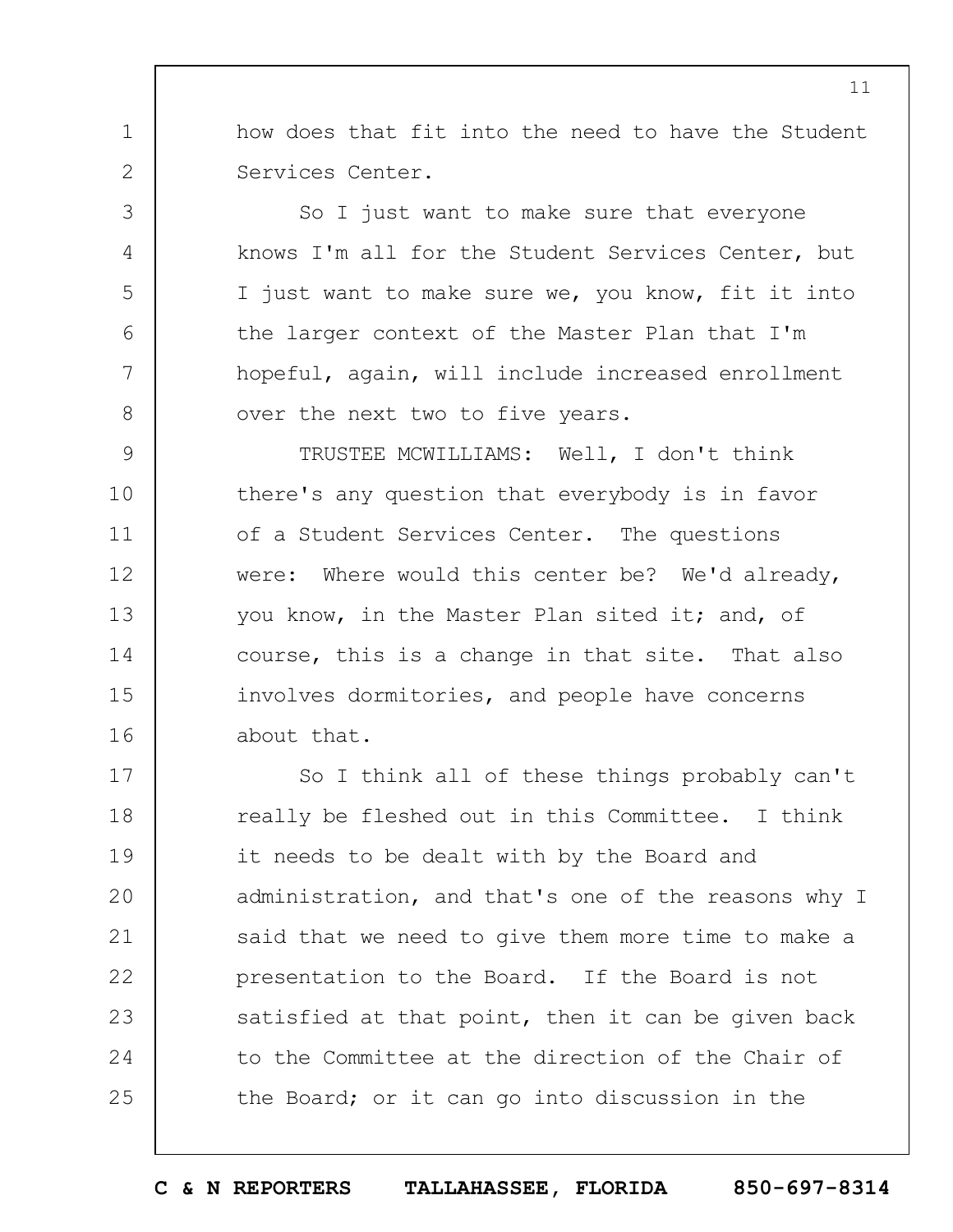1 2 3 4 5 6 7 8 9 10 11 12 13 14 15 16 17 18 19  $20$ 21 22 23 24 25 12 strategic planning sessions. Yes, sir, Mr. Chair, did you -- CHAIRMAN MONTGOMERY: Mr. Chair, at the conclusion of the remarks of the Committee on this item, I'd like to be recognized to speak. TRUSTEE MCWILLIAMS: Sure. Were there any other questions about this particular item before we move on? (NO RESPONSE). TRUSTEE MCWILLIAMS: Not necessarily from the Committee, but from anybody on the Board that might be listening. (NO RESPONSE). TRUSTEE MCWILLIAMS: All right. Then, Trustee Montgomery, you're recognized. CHAIRMAN MONTGOMERY: Mr. Chair, thank you. A couple of things, I wanted to be clear, at least not as a Committee member but in my capacity as Chair of the Board, that -- we had an opportunity to be fully briefed on this in March and I don't recall that happening. There are a number of questions that are out there about the funding. I mean it's A plus B equals C. If we don't have the funding, why are we doing the proceeding?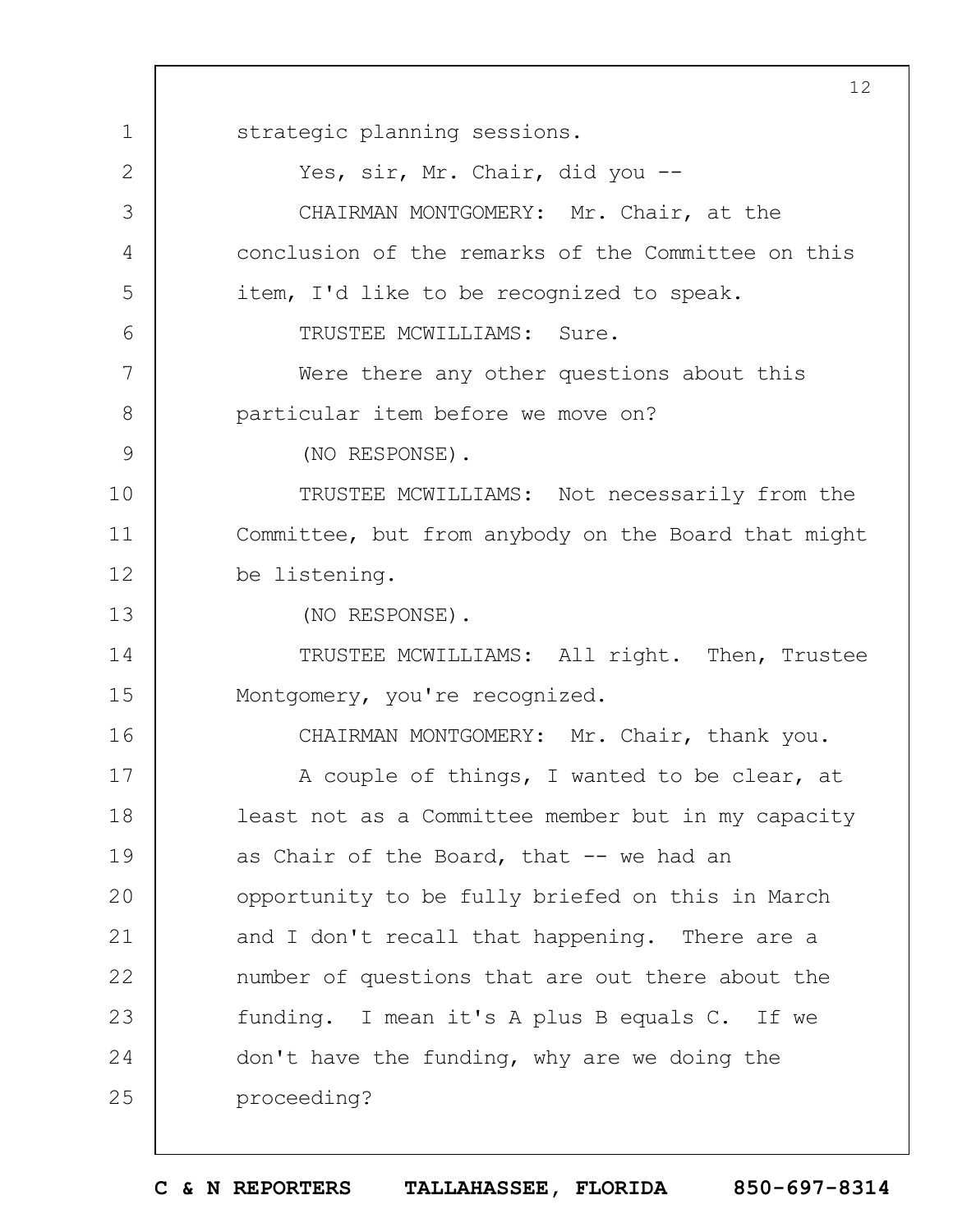I understand the desire to put it before the entire Board, but I do believe -- I mean and as Chair -- I mean it's \$40 million. I'm not -- I just haven't been briefed on this. I'd imagine that something of this magnitude would at least be brought to the attention of the Chair and the Chair be made aware with regard to moving forward.

1

2

3

4

5

6

7

8 9 10 11 12 13 14 15 16 17 But I do want to stress that that  $-$ - the action not be involved such that it would seem to impede, impair, or direct the operations of the institution; but that now that we have come into information and this Committee has come into information, that it's performing its oversight role. And there's a difference, and there's a clear difference between directing the operations versus the oversight role of the Committee and the Board.

18 19  $20$ 21 22 23 24 25 So the Facilities Committee, as I see it in its function, is operating in its oversight role to bring up these questions; but I do believe it would be -- the proper thing to do with regard to protocol, to express the sense of the Committee with regard to proceeding, as not necessarily a directive to the administration in terms of how to do it and how to conduct their operations, but to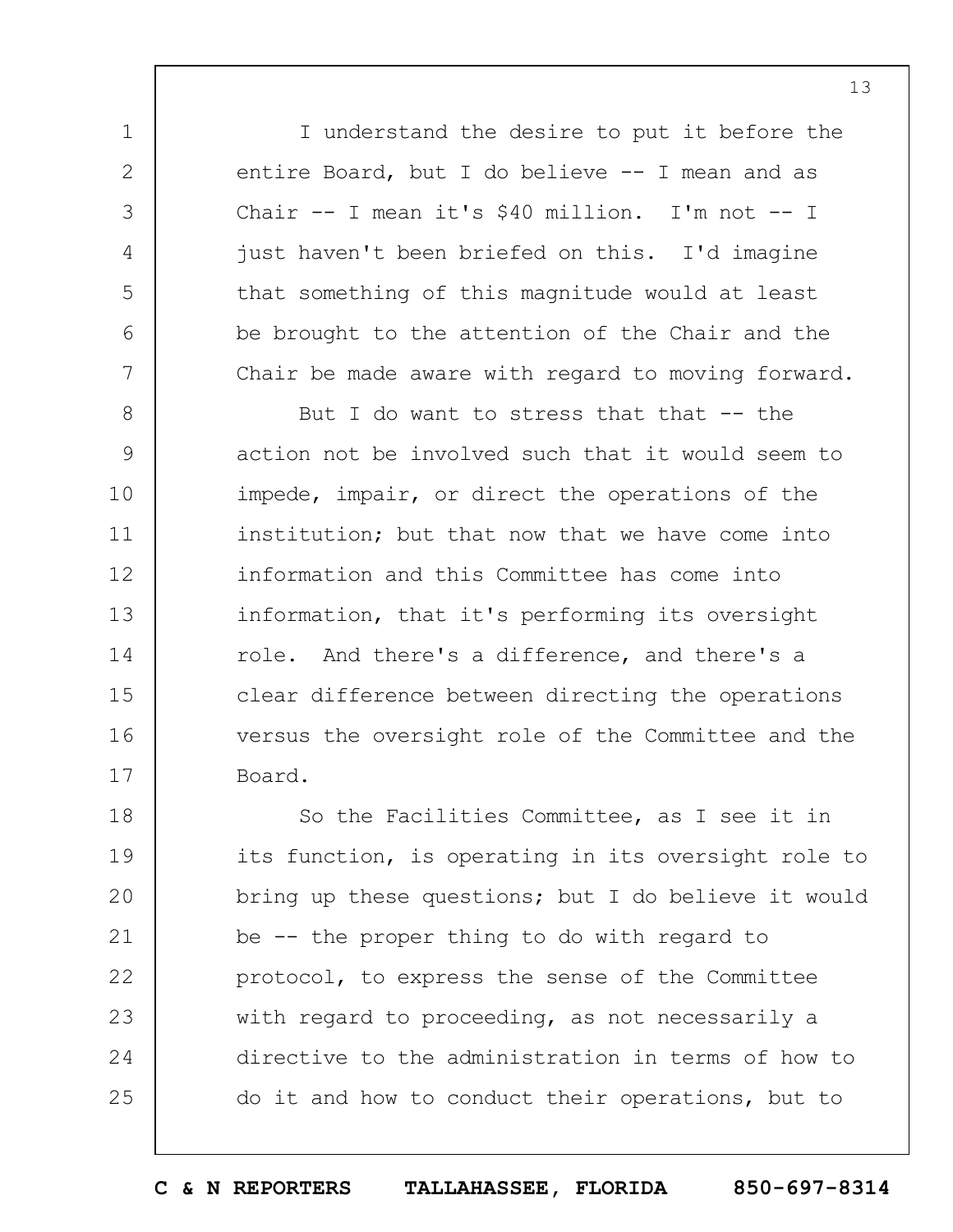clearly understand what the sense of the Committee is.

1

2

3

4

5

6

7

8

9

So if there was a motion and the Committee passed the sense of the Committee with regard to how to proceed, then the administration would have an understanding from the Committee, while it was waiting for the Board to take action. And we'll add this an agenda item for the, you know, for the June meeting, so those are my comments.

10 11 12 13 TRUSTEE MCWILLIAMS: Okay. So are you asking the Committee to give more direction to the administration because as to how we feel -- I didn't quite --

14 15 16 17 18 19  $20$ 21 22 23 24 25 CHAIRMAN MONTGOMERY: I'm just suggesting that if there is no official action or there's no motion made and approved with expressing the sense of the Committee, the administration could then move forward as if it sort of understood what you said but it wasn't quite clear, the action could proceed. But if the sense of the Committee was expressed, then the administration is in a position where it has to decide if it's going to adhere to what it understands to be the sense of the Committee or if it simply chooses to ignore the will of this Committee and wait until it gets to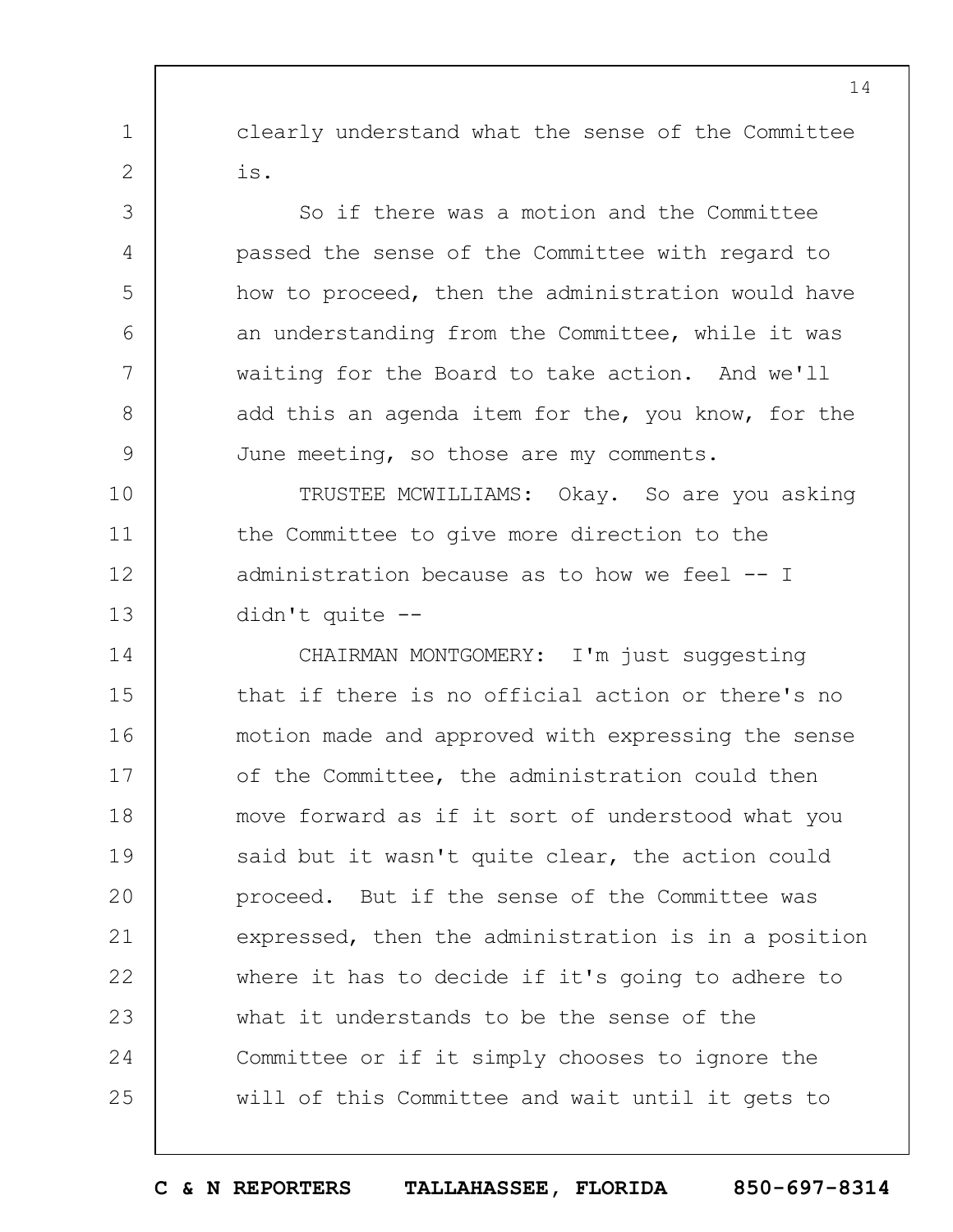the Board.

| $\overline{2}$ | So I think, again, if a motion was made             |
|----------------|-----------------------------------------------------|
| 3              | expressing the sense of the Committee with the      |
| 4              | verbiage stating how this Committee feels about     |
| 5              | this issue and what should happen, along the lines  |
| 6              | of what you said, then that can be adequately       |
| 7              | communicated. And I think that direction would be   |
| 8              | proper in the interim period between now and the    |
| $\mathcal{G}$  | next Board meeting.                                 |
| 10             | TRUSTEE MCWILLIAMS: Thank you.                      |
| 11             | PRESIDENT MANGUM: Mr. Chair.                        |
| 12             | TRUSTEE MCWILLIAMS: Yes. Yes, Madam                 |
| 13             | President.                                          |
| 14             | PRESIDENT MANGUM: I think that we should            |
| 15             | probably, if it would be helpful to clarify a       |
| 16             | little about how we are to the site that we are     |
| 17             | currently proposing and also to give you some       |
| 18             | feedback on the response of the Board of Governors  |
| 19             | to the proposal when it was submitted for funding   |
| 20             | several months ago. I think the presentation was    |
| 21             | made by Mr. Kendall Jones and also Vice President   |
| 22             | Hudson who is on the phone and prepared to give you |
| 23             | the scenario that led to the site change because    |
| 24             | that discussion did take place at the Board of      |
| 25             | Governors' meeting and in subsequent meetings that  |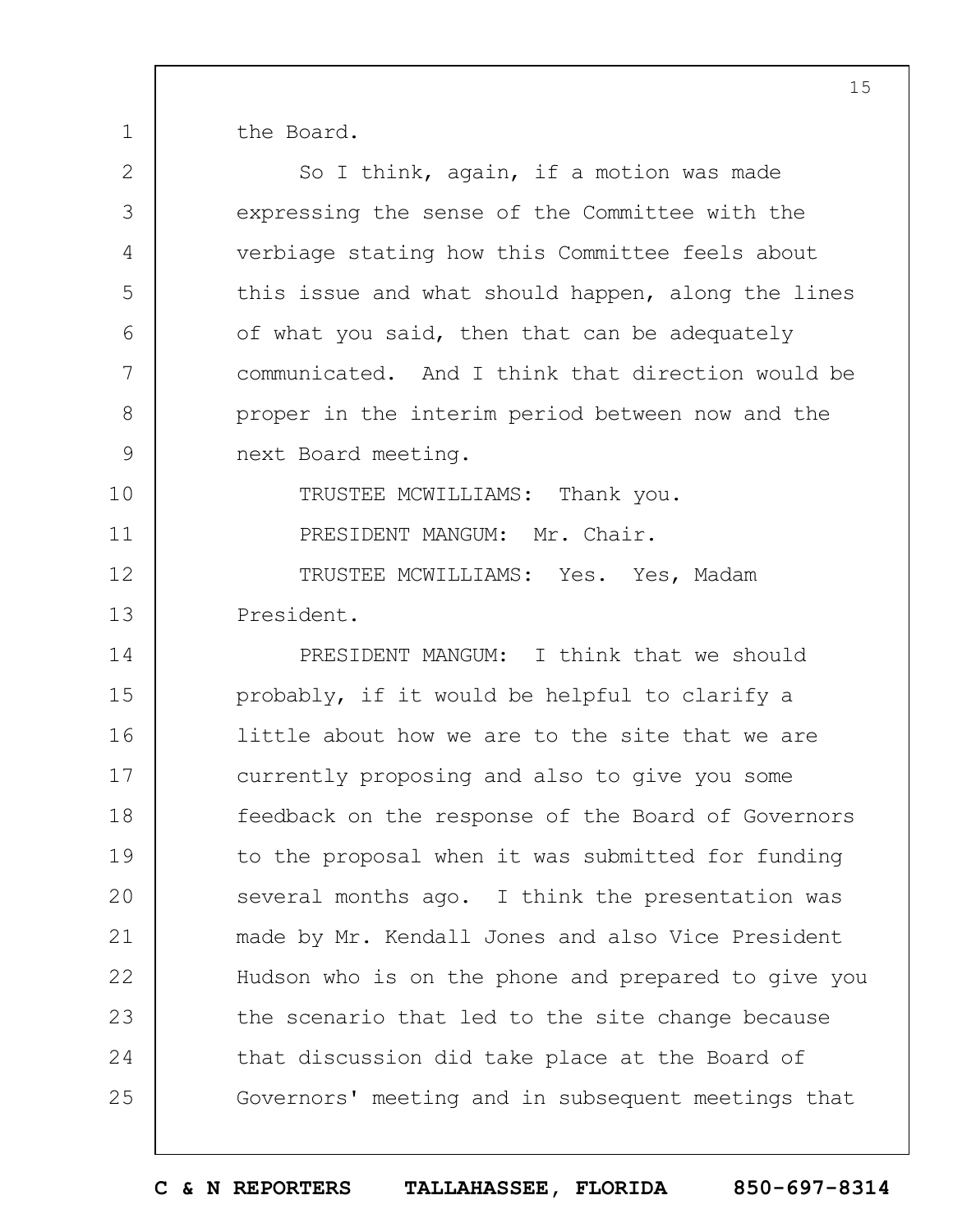|             | 16                                                 |
|-------------|----------------------------------------------------|
| $\mathbf 1$ | we had getting to this particular point in time.   |
| 2           | Bill, are you there?                               |
| 3           | Would you permit him to speak?                     |
| 4           | TRUSTEE MCWILLIAMS: Sure.                          |
| 5           | PRESIDENT MANGUM: Bill, can you hear? Is he        |
| 6           | able to -- he said he was --                       |
| 7           | VICE PRESIDENT HUDSON: Hello.                      |
| 8           | PRESIDENT MANGUM: Vice President Hudson?           |
| 9           | VICE PRESIDENT HUDSON: Yes, I'm here.              |
| 10          | Mr. Chair, am I recognized?                        |
| 11          | PRESIDENT MANGUM: Yes.                             |
| 12          | TRUSTEE MCWILLIAMS: Yes, go ahead.                 |
| 13          | VICE PRESIDENT HUDSON: Okay. Back in               |
| 14          | October -- actually October 9th, 2013, the Board   |
| 15          | of Governors' facilities committee asked for a     |
| 16          | workshop on the legislative budget request and     |
| 17          | capital outlay projects for all universities.      |
| 18          | At that time, Interim President Robinson and       |
| 19          | myself and Kendall Jones presented the information |
| 20          | that was in the Work Plan for the Student Affairs  |
| 21          | Building as it was in the top three of the budget  |
| 22          | requests. And during that time, the Committee      |
| 23          | basically indicated that there was a problem       |
| 24          | because we had the building connected to the       |
| 25          | football stadium and that they would not approve   |
|             |                                                    |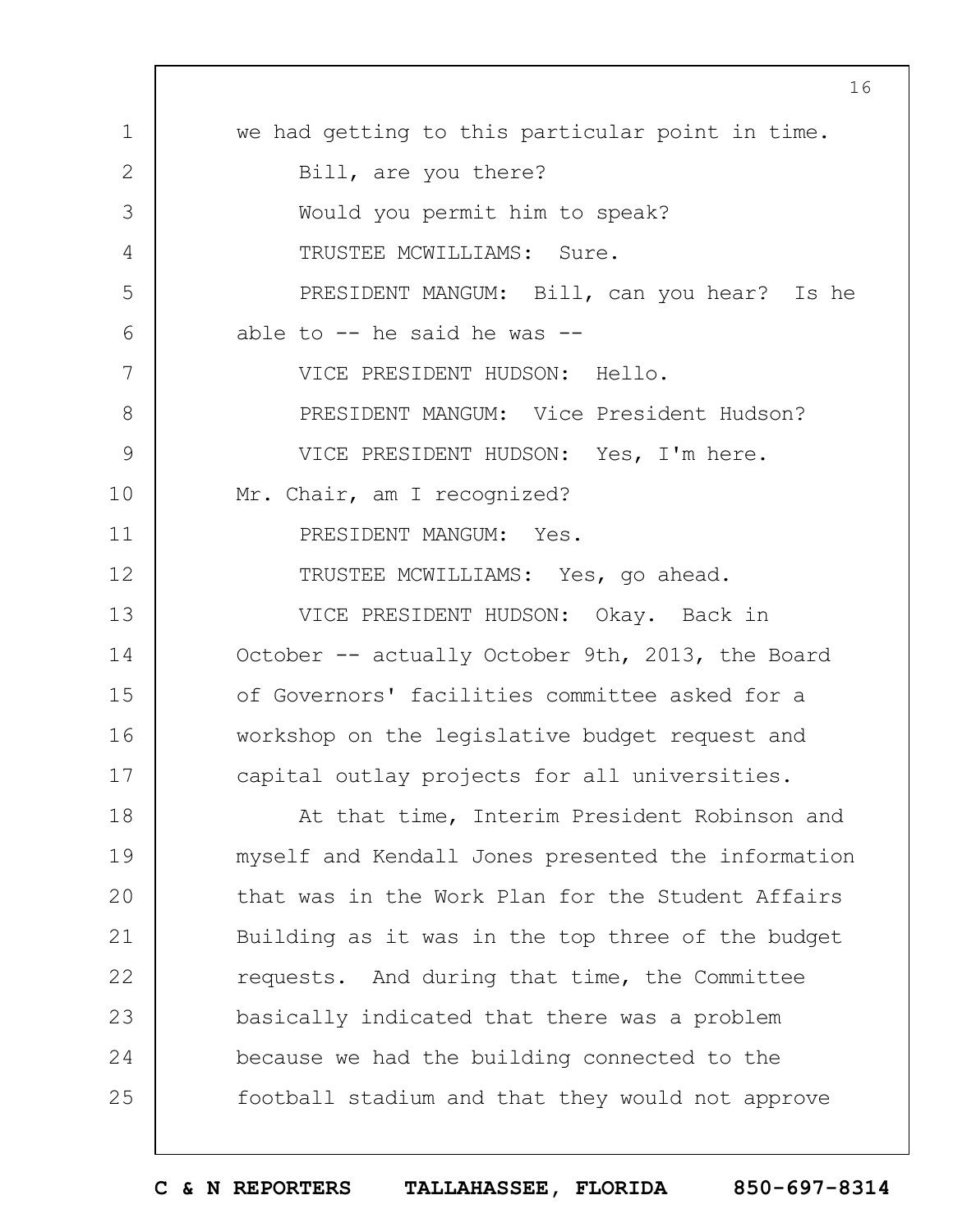anything that was connected to the football stadium. And so we had to redesign the building and move it away from the football stadium.

1

2

3

4

5

6

7

8

9

10

11

So we took the next year and presented to the Board of Governors once again a proposal for the building. They've asked for several information from us concerning who was in the building, the specs. And we've worked closely with the Board of Governors' staff to make sure that we provided the information and also the return on investment.

12 13 14 15 16 17 When we presented that proposal, I think it was in January or in December at the last Board of Governors' meeting, it was accepted as the building. We moved it away from the stadium and also had it -- the location was near the 800-bed facility but away from the stadium.

18 19  $20$ 21 22 23 24 25 So once we presented that information, they were okay with that information, but then there was a move to move the building away from that vicinity and to where the McGuinn Hall and the dorms are now. In discussion with President Mangum, they felt that it was a better use to move it to the center of campus instead of the edge of campus.

17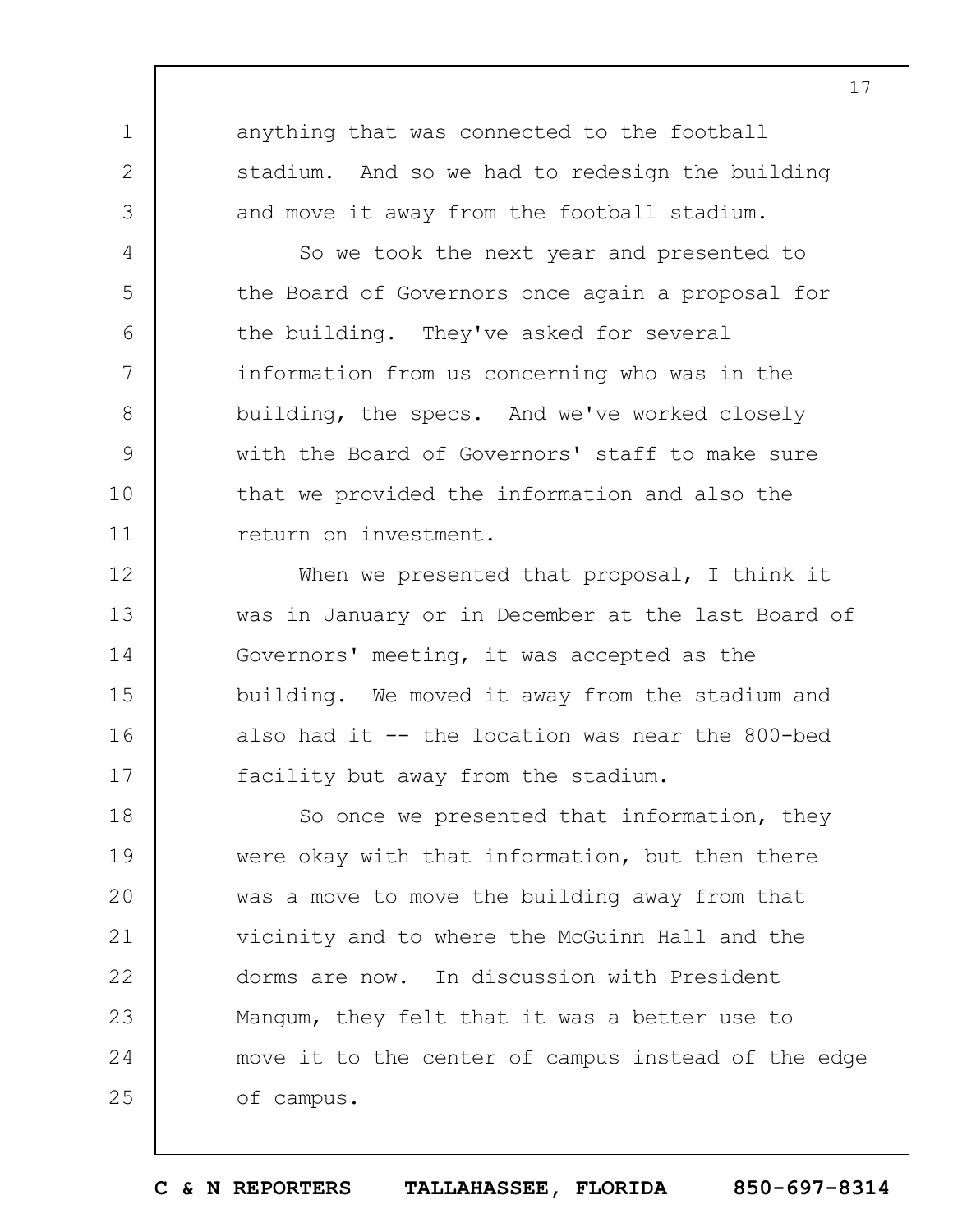TRUSTEE MCWILLIAMS: Who is "they" now? You said "they felt like." Are you talking about the Board of Governors, President Mangum or somebody else? Who is "they" who felt this way?

5 6 7 8 9 10 11 12 13 14 VICE PRESIDENT HUDSON: Well, in discussion with President Mangum, the move was to move it towards the center of campus, and then she presented that information to the Board of Governors at the meeting that they had on campus and they did a tour with that. I don't know what discussions came out of that, but I know that that was the tour that they took to discuss moving the building away from where we had initially designed for it to be, near the 800-bed.

15

1

2

3

4

TRUSTEE MCWILLIAMS: Thank you.

16 17 18 19  $20$ 21 22 My only problem with all of this, and I didn't want to get bogged down in this. I keep hearing Board of Governors, we did this, but I don't ever hear the Board of Trustees. And the Board of Trustees was appointed by the Board of Governors and by the Governor of the State of Florida to exert oversight over the University.

23 24 25 And so you have all of these meetings. I come to the meeting, Board meetings, I ask: What are we going to do about this, that or the other?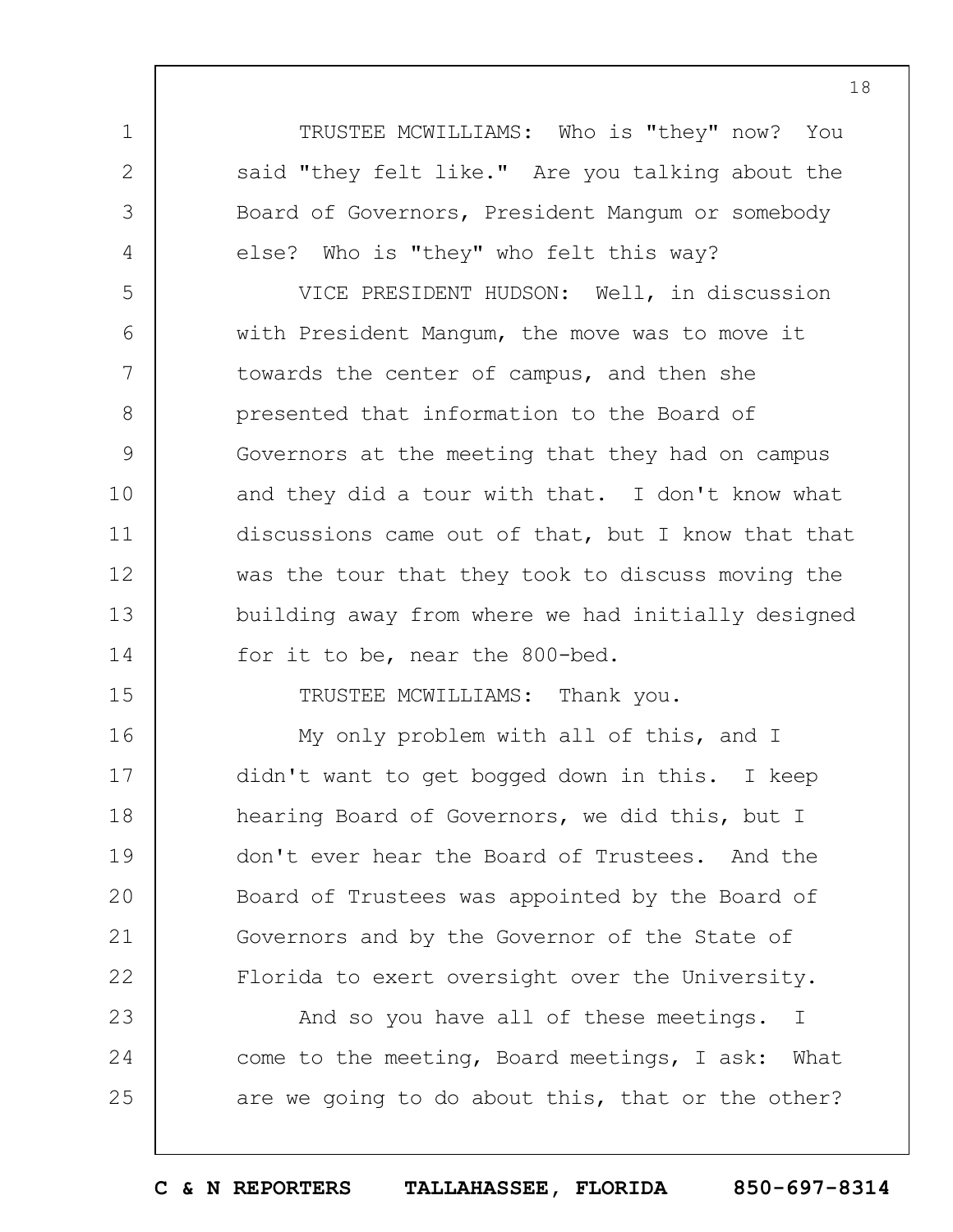I get roundabout answers, and then I find that an RFP has been issued.

1

2

3

4

5

6

7

And I looked at the  $-$  they sent me a copy of events dating back to December of last year and there was meetings with the Board of Governors but nothing with the Board of Trustees. And I don't - and I think that's not appropriate.

8 9 10 11 12 13 And I think the best thing to do is what I just said. I think we need to get together. You need to make some presentation to the Board of Trustees, not Governors, Board of Trustees about what it is you want to do, why you want to do it, and let's have some collaboration.

14 15 16 17 18 19  $20$ You can't exert oversight over something if you don't know what's going on. And if you put an RFP out there on behalf of the Board of Trustees and don't even have the courtesy to tell the Board of Trustees that you're putting it out there, I have a problem with that. And so -- and I don't think it's right.

21 22 23 24 25 So let's get back to square one and let's get together. This is a collaboration between the administration of this University and the Board of Trustees of the University that's been appointed. And so that's all I want to say about that.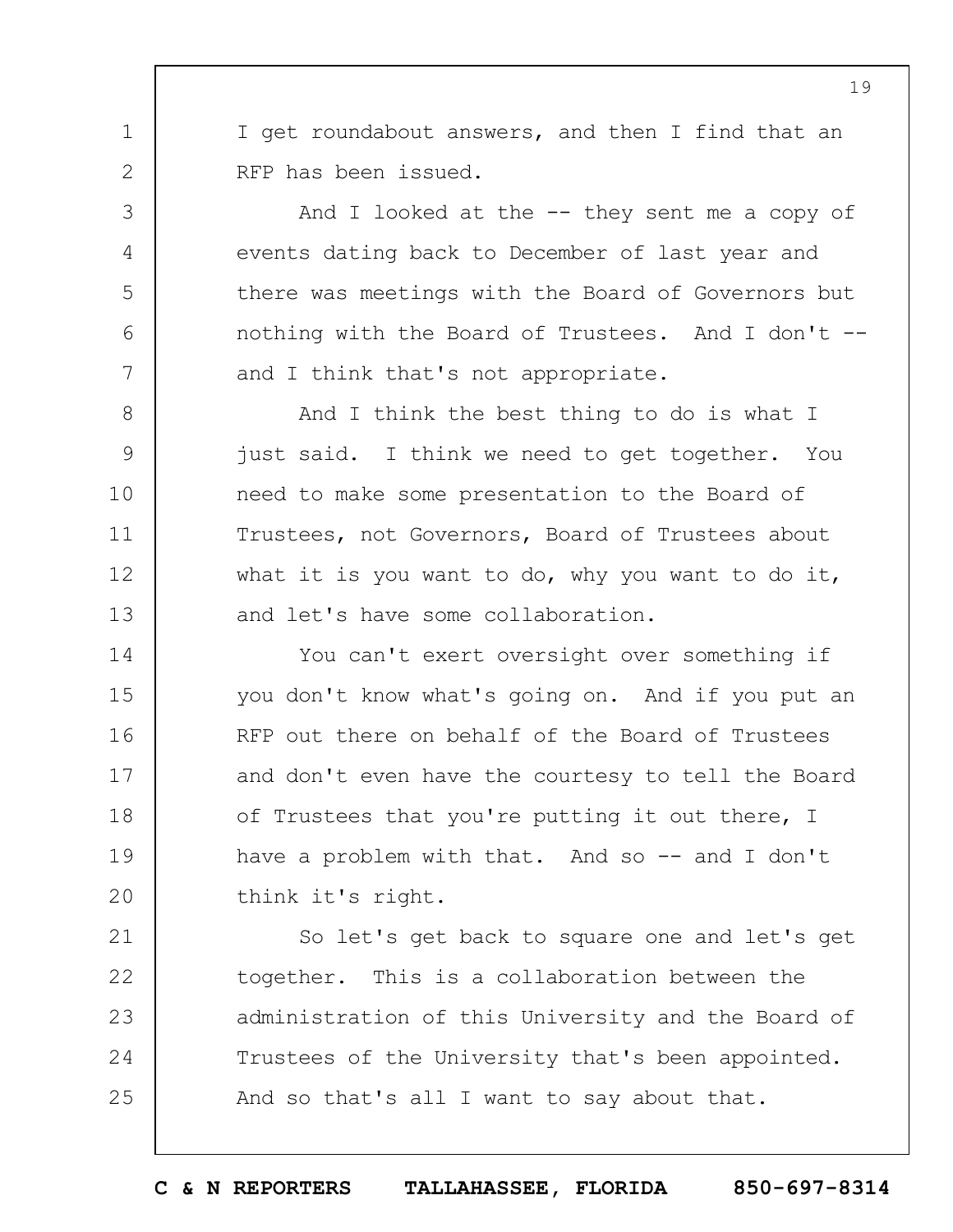I'd like to move on to the next item. I would expect a presentation to the Board of Trustees at the June meeting unless there is some objection by the Chairman of the Board of Trustees, and we can go from there. They can do whatever you want to. He can refer it back to us, he can put it into the agenda of the strategic planning initiative, or they can approve it. If you've got everything that the Board wants, fine. But for this Committee, I don't think you have it, so  $-$  and I don't want to say anything else about it. I think we've spent enough time on that. Since we've tabled it, let's move to the next item, please.

1

2

3

4

5

6

7

8

9

10

11

12

13

19

14 15 16 17 18 Okay. The next item on the agenda is the approval of the five-year Capital Improvement Plan and the 2015/20 Educational Plant Survey. And I'm going to ask Ms. Karen Brown to present this action item.

MS. BROWN: Thank you, Mr. Chairman.

 $20$ 21 22 23 24 25 Every five years, the Florida Board of Governors provides the Legislature with a recommended budget for additional academic and academic support facilities that are needed for the SUS. In support of this effort, the BOG requires each university to submit a fixed capital outlay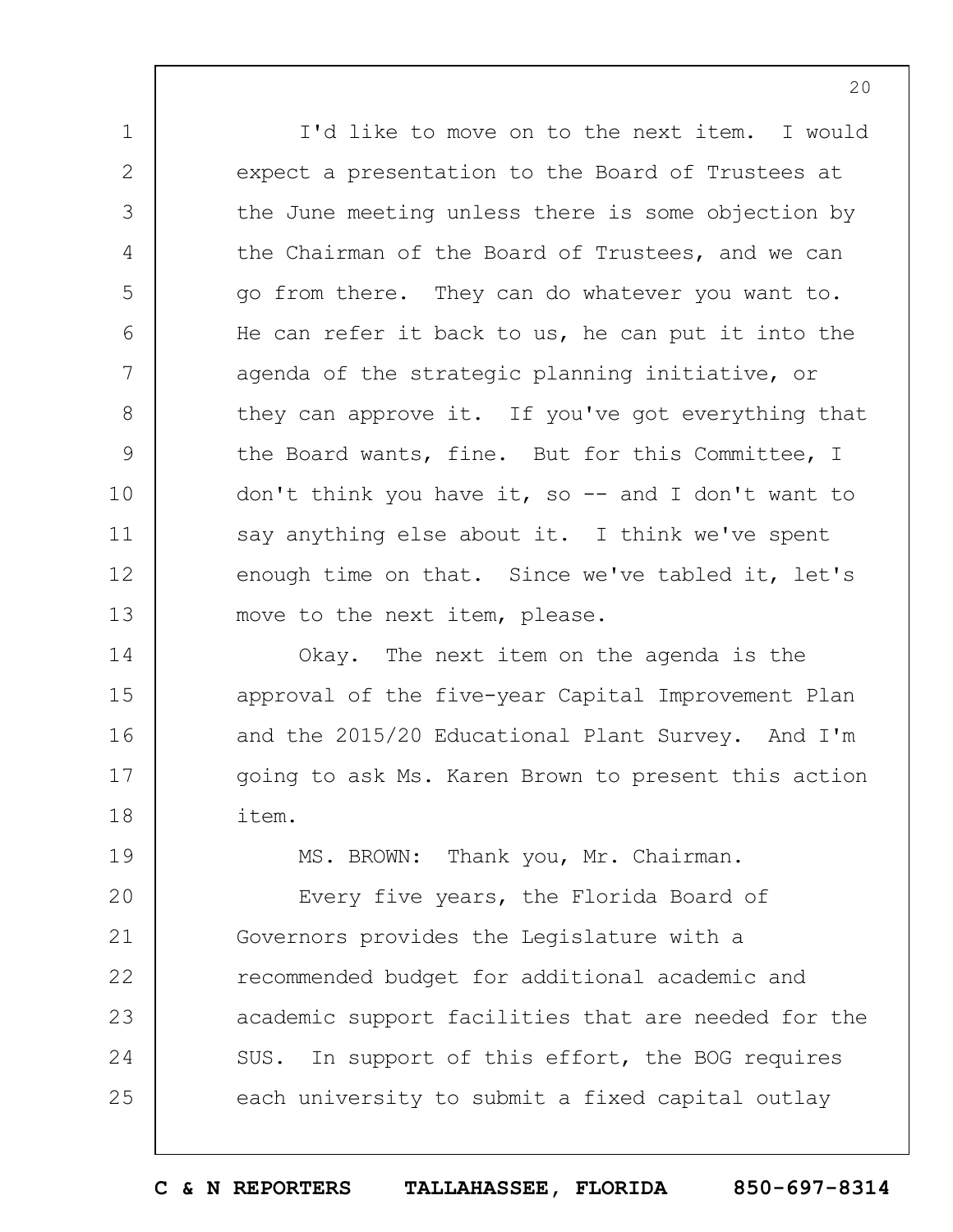legislative budget request and an updated five-year Capital Improvement Plan.

1

2

3

4

5

6

7

25

This year, BOG requests have been modified to include nonacademic facilities, such as CITF project requests, which is the Capital Improvement Trust Funds. An example is like the student union, so we've included that this year.

8 9 10 11 12 13 14 15 16 17 With the Educational Plant Survey, which evaluates existing academic facilities, recommends future capital projects for the University, this was completed in March of 2015, this year. The University has prepared the fixed capital outlay draft budget request for academic facilities and the corresponding Capital Improvement Plan consistent with the findings of the Educational Plant Survey and the University's current approved Master Plan.

18 19  $20$ 21 22 23 24 The nonacademic facilities in the CIP are also consistent with the Master Plan, and this is to - the recommendation is that the Board of Trustees approve the five-year Capital Improvement Plan and the 2016/17 legislative budget request and the 2015/20 Educational Plant Survey and authorizes the President to forward them to BOG.

TRUSTEE MCWILLIAMS: Thank you.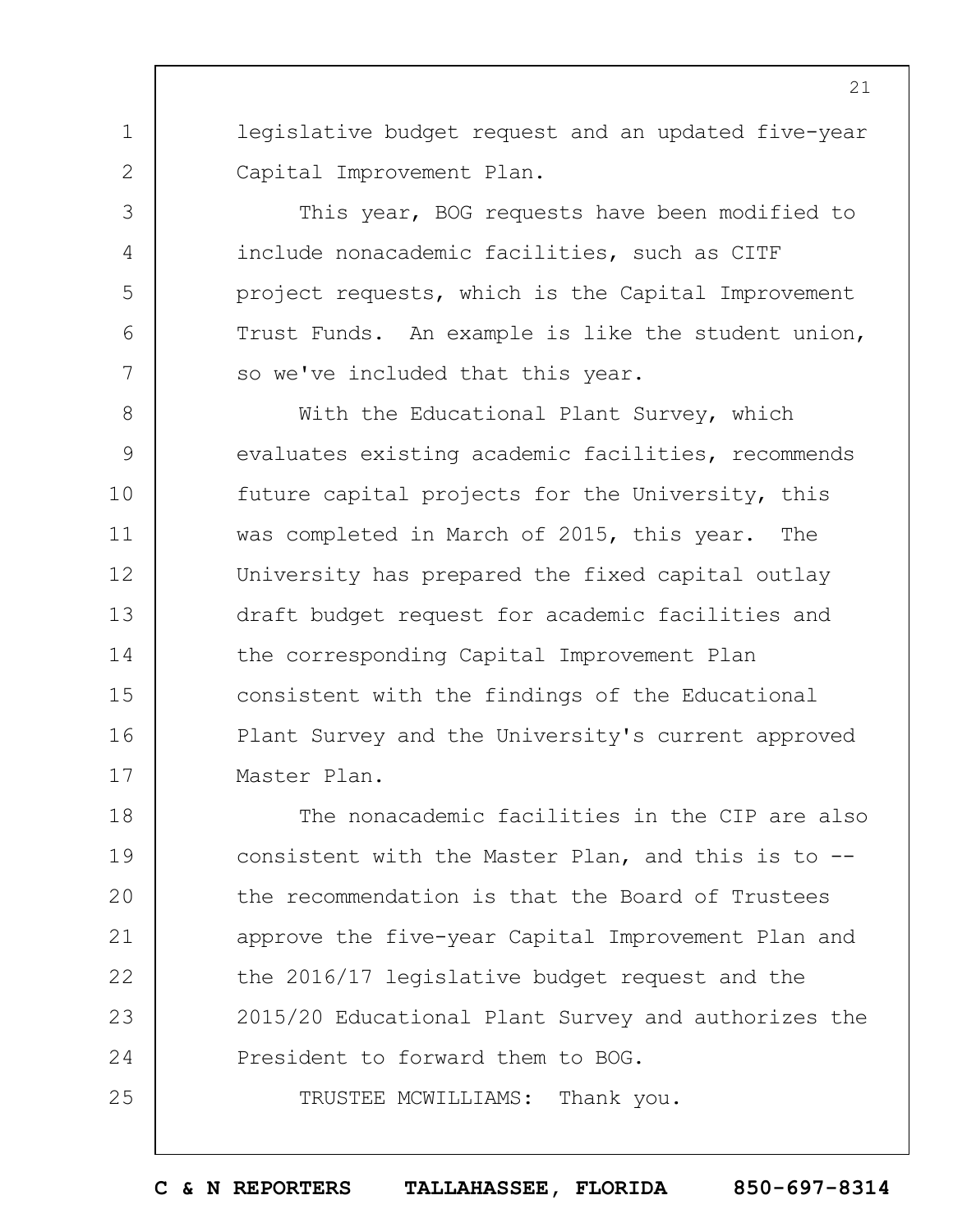1 2 3 4 5 6 7 8 9 10 11 12 13 14 15 16 17 18 19  $20$ 21 22 23 24 25 22 Are there any questions of Ms. Brown? (NO RESPONSE). TRUSTEE MCWILLIAMS: Hearing none, if there are no questions or if there is no discussion, can I get a motion to approve the five-year Capital Improvement Plan, 2016/17 legislative budget request, and the 2015/20 Educational Plant Survey and authorize the President to move forward -- to forward them, rather, to the Board of Governors? TRUSTEE BOYCE: So moved by Lucas. TRUSTEE WHITE: Second. White. TRUSTEE MCWILLIAMS: Moved by Lucas, seconded by White. Any further discussion? (NO RESPONSE). TRUSTEE MCWILLIAMS: Those who are in favor, let it be known by saying aye. (AFFIRMATIVE INDICATIONS). TRUSTEE MCWILLIAMS: Approved -- I think that's everybody, so that's good. I probably need some water. Okay. Trustees, our final action item is the ratification of the FAMU/FSU College of Engineering Phase 3, Construction Manager Amendment Number 3. And I'm going to ask Mr. Kendall Jones to present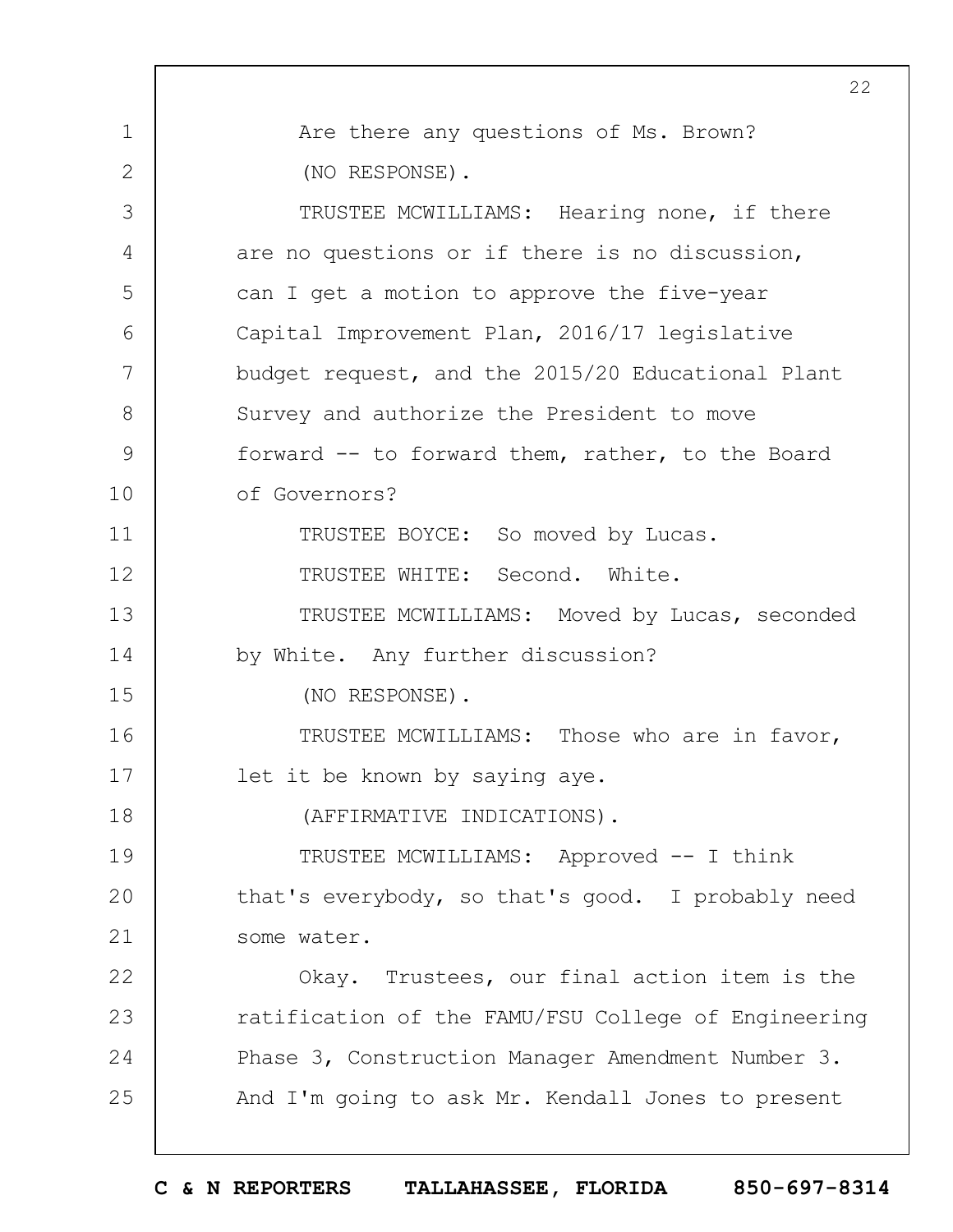this action item.

1

2

3

4

5

6

7

8

9

10

MR. JONES: Thank you, Mr. Chairman.

Initial funding for the FAMU/FSU College of Engineering Phase 2, 2012, in the amount of \$3,565,572. The FAMU/FSU College of Engineering received additional funding in the amount of \$10 million from the Legislature in 2014/2015 for renovations. The construction manager is Culpepper Construction and One Day Came, Incorporated, a joint venture.

11 12 13 14 15 16 17 18 Work associated with Phase 2 has been completed. The following contract amendments for Phase 2 have been approved to date: Original contract, \$77,821 for pre-construction services; Amendment Number 1, \$448,003 for boiler and generator replacement; Amendment Number 2, \$3,039,748 for HVAC renovation, building envelope and reroofing.

19  $20$ 21 22 23 24 25 Amendment Number 3 provides for additional renovations not to exceed \$8.2 million to perform accessibility and energy plant improvements at Building A and B, envelope renovations, fire alarm upgrades, first and third floor north renovations, south wing HVAC replacement at Building A. As authorized by the Board of Trustees' policy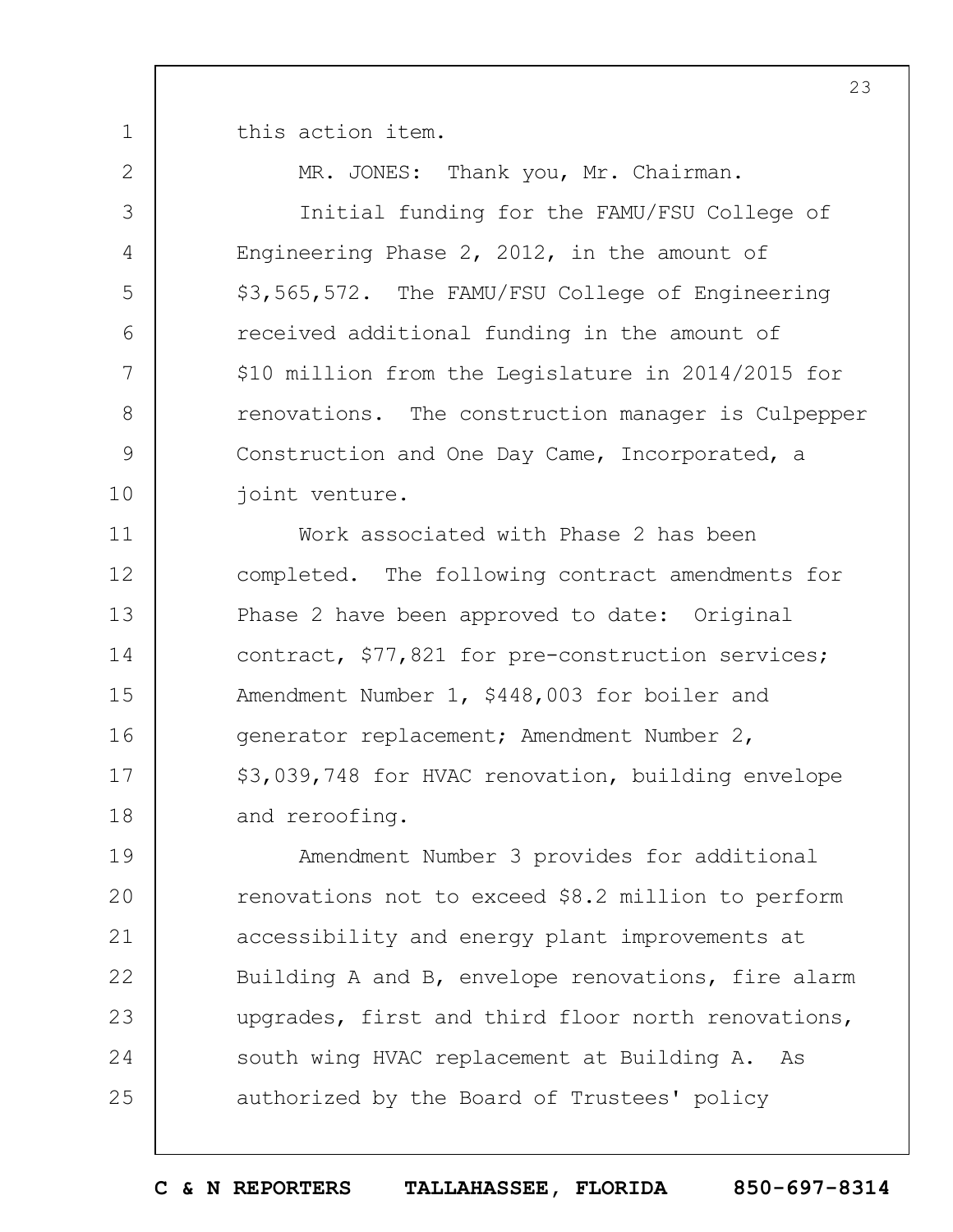|                | 24                                                  |
|----------------|-----------------------------------------------------|
| $\mathbf 1$    | 2005-78, Doctor Mangum executed Amendment Number 3, |
| $\mathbf{2}$   | and the University issued its notice to proceed to  |
| 3              | the construction manager on May 1st, 2015.          |
| $\overline{4}$ | Recommendation, that the Board of Trustees,         |
| 5              | pursuant to its, Policy 2005-78, ratify contract    |
| 6              | Amendment Number 3 for the FAMU/FSU College of      |
| 7              | Engineering Phase 3 project in an amount not to     |
| 8              | exceed \$8.2 million.                               |
| 9              | TRUSTEE MCWILLIAMS: Thank you.                      |
| 10             | Are there any questions of Mr. Jones?               |
| 11             | (NO RESPONSE).                                      |
| 12             | TRUSTEE MCWILLIAMS: If there are no further         |
| 13             | questions or discussion, can I get a motion to      |
| 14             | ratify Contract Amendment Number 3 for the FAMU/FSU |
| 15             | College of Engineering Phase 3 project to the       |
| 16             | amount not to exceed eight point -- \$8,200,000?    |
| 17             | TRUSTEE WHITE: So moved. It's White.                |
| 18             | TRUSTEE MOORE: Second, Moore.                       |
| 19             | TRUSTEE MCWILLIAMS: Moved by Trustee White,         |
| 20             | seconded by Trustee Moore. All in favor let it be   |
| 21             | known by saying aye.                                |
| 22             | (AFFIRMATIVE INDICATIONS).                          |
| 23             | TRUSTEE MCWILLIAMS: Opposes?                        |
| 24             | (NO RESPONSE).                                      |
| 25             | TRUSTEE MCWILLIAMS: Unanimous. Thank you.           |
|                |                                                     |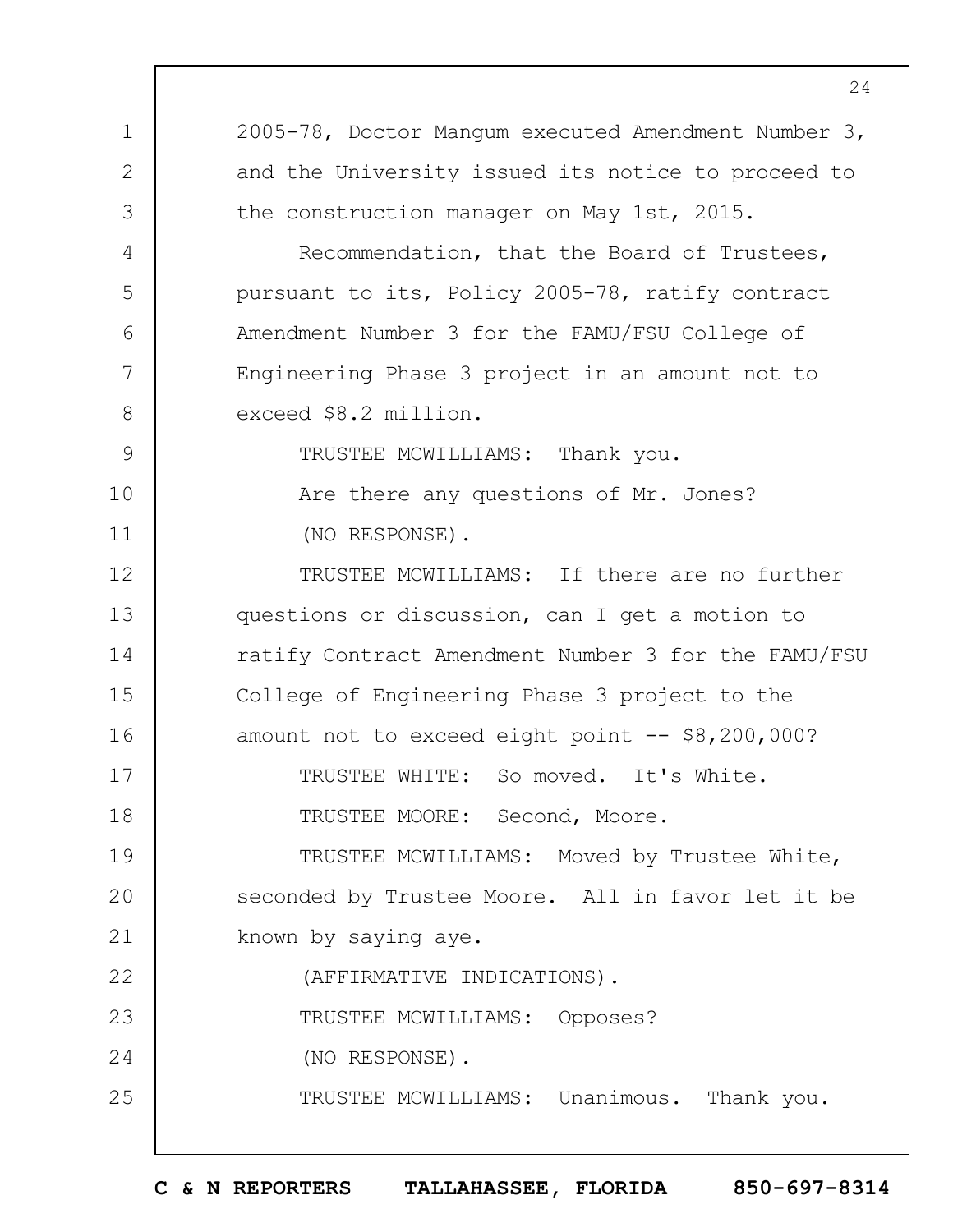1

2

3

4

5

6

7

8

9

10

11

12

13

14

15

It's approved.

Now we'll move on to the project updates. Mr. Jones, could you please proceed with those?

MR. JONES: Mr. Chairman and Trustees, there are three items that I would like to report the status: First, Pharmacy Building Phase 2. The foundation of vertical steel work is progressing and the pouring of concrete deck is underway. Masonry construction started the first of May. Amendment Number 4 has been approved and signed off on.

Currently, the project is running on schedule, and submittal -- or substantial, I'm sorry, completion is scheduled for June of 2016 and occupancy in September of 2016.

16 17 18 19  $20$ 21 22 23 The FAMU/FSU College of Engineering Phase 3, the contract with the original architect of record has been executed. The project team has defined the additional project's scope of work. The CM's Contract Amendment Number 3 is executed. GMP will be established tentatively in December of 2015 and will be brought to the BOT for review and approval.

24 25 TRUSTEE MCWILLIAMS: It reads Phase 2, but it is Phase 3, right?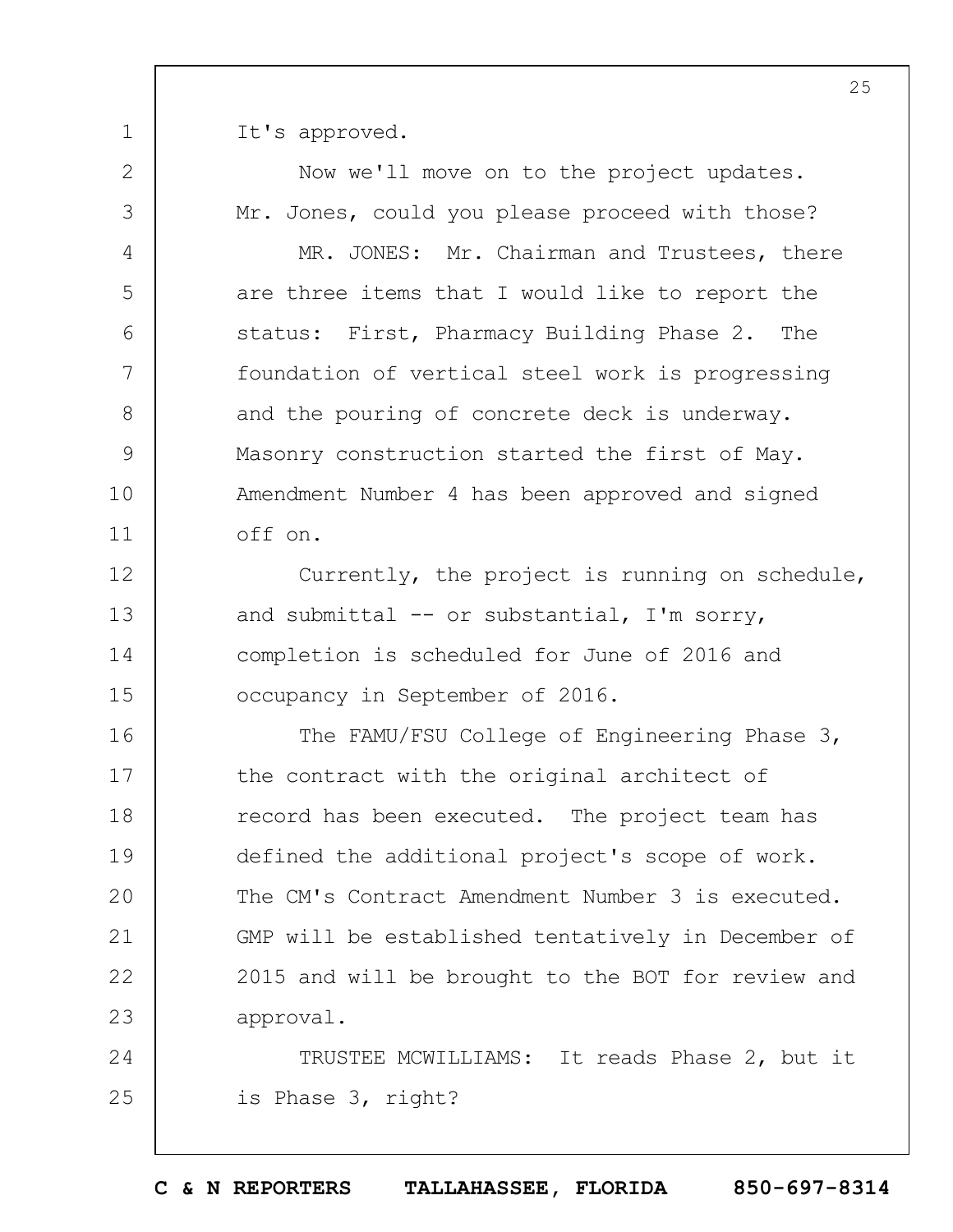1 2 3 4 5 6 7 8 9 10 11 12 13 14 15 16 17 18 19  $20$ 21 22 23 24 25 26 MR. JONES: It is Phase 3. TRUSTEE MCWILLIAMS: I'm sorry. Go ahead. MR. JONES: The SGA Grand Ballroom and Student Union, the Grand Ballroom renovation project achieved a substantial completion on April 6th, 2015. The Student Union renovation project is in the final design stage pending ADA upgrades. This project is estimated to take 180 days of construction time. Mr. Chair, that completes my updates. TRUSTEE MCWILLIAMS: Thank you. Trustees, do we have any questions or comments for Mr. Jones? TRUSTEE MOORE: No. TRUSTEE MCWILLIAMS: Okay. If there is no further business for the Committee, then this meeting is adjourned. I thank you all for your attention and your attendance and we'll see you at the Board meeting. Thank you. (WHEREUPON, THE FACILITIES PLANNING COMMITTEE MEETING WAS ADJOURNED).  $\star$   $\star$   $\star$   $\star$